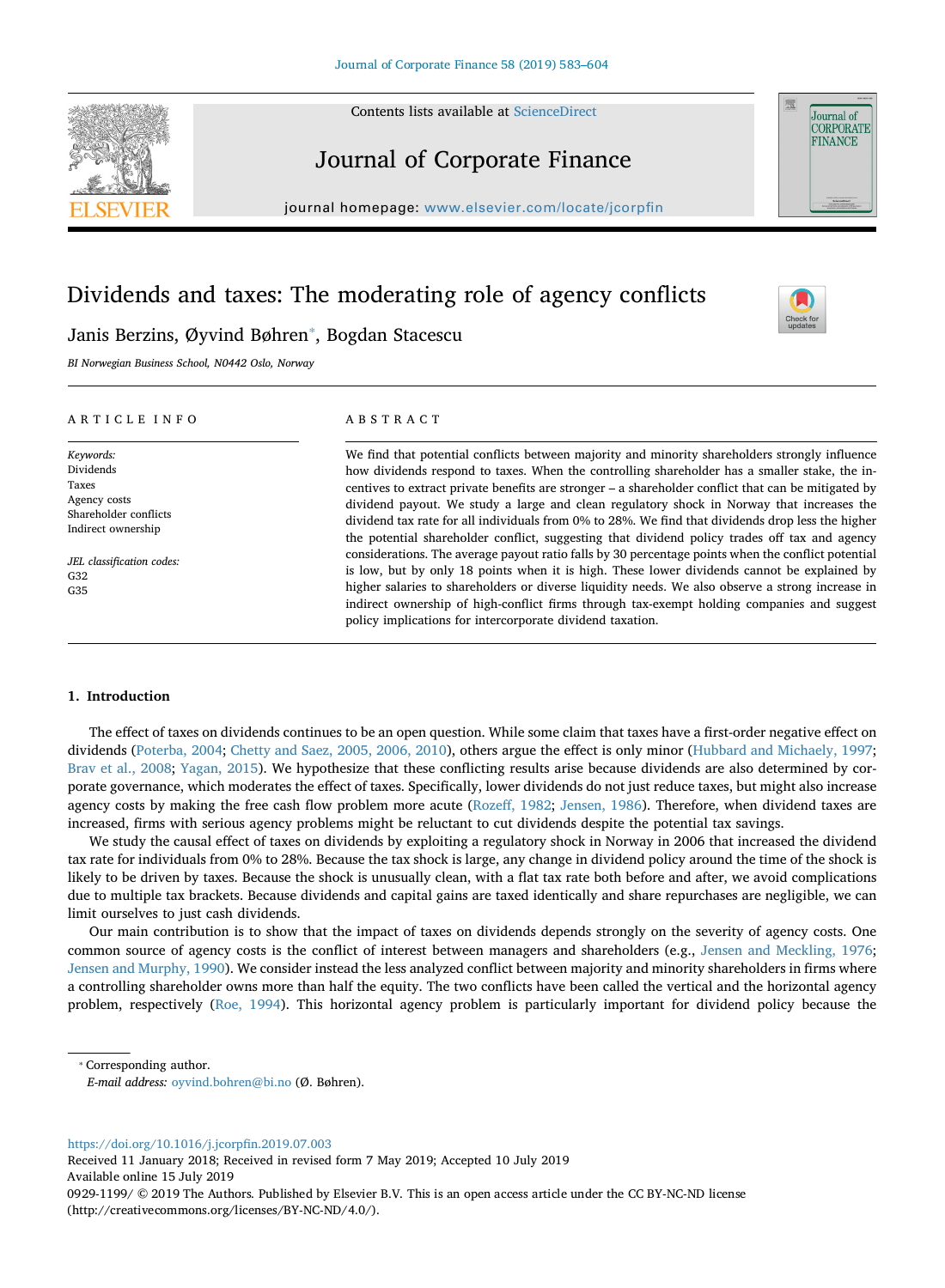controlling stake gives majority shareholders sufficient power both to single-handedly make the dividend decision and to extract private benefits at the expense of minority shareholders.<sup>1</sup> The controlling stake also gives the owner strong incentives to monitor management and mitigate the vertical agency conflict.

The controlling shareholder captures the entirety of any private benefits, but suffers the cost only in proportion to her stake. Hence, the smaller her stake (i.e., the closer to 50% rather than 100%), the greater her incentives to extract private benefits – and thus the greater the importance of using dividends to mitigate the agency conflict [\(Gomes, 2000\)](#page-20-3). We therefore use the size of the controlling stake as an inverse measure of the potential shareholder conflict.<sup>[2](#page-1-1)</sup>

The tax shock we observe increases the cost of paying dividends and should therefore cause all firms to pay less. However, the controlling shareholder must trade off the positive effect of reduced taxes against the negative effect of higher shareholder conflicts, which is larger the smaller the controlling stake. Thus, because dividends are used to address agency costs, we hypothesize that firms reduce dividends less after the tax shock the smaller the controlling shareholder's stake.

We find that the tax shock has a large effect on dividends, reducing the average payout ratio (dividends to earnings) from 43% to 18%. Consistent with our hypothesis, the drop is smaller the higher the potential shareholder conflict. For instance, the average payout ratio falls by 30 percentage points when the majority stake is high (90–99%, low conflict), but falls by only 18 percentage points when the stake is low (50–60%, high conflict). Similarly, multiple-owner firms, which trade off both tax and agency effects, cut dividends less than do single-owner firms, which have no shareholder conflicts and therefore face only tax effects. Moreover, dividends and the largest equity stake are unrelated in firms without a controlling shareholder, where nobody can single-handedly set the dividends. Taken together, these results suggest that, because controlling shareholders trade off the effect of dividends on taxes against the effect of dividends on shareholder conflicts, the relationship between dividends and taxes depends on the severity of agency costs.

We consider and reject four alternative explanations. First, we avoid several tax-related complications because, unusually, the tax rate is flat and identical for dividends and capital gains. This fact rules out problems that often plague dividend studies – tax-based dividend clienteles ([Elton and Gruber, 1970;](#page-20-4) [Desai and Jin, 2011](#page-20-5)), tax arbitrage between dividends and capital gains around tax shocks ([Sørensen, 2005\)](#page-21-7), and firms' using tax-disadvantaged dividends to signal intrinsic value [\(Bernheim, 1991](#page-20-6); [Bernheim and](#page-20-7) [Wantz, 1995](#page-20-7)). Most tax reforms examined in the literature change the relative taxation of dividends and capital gains, such as the 1986 and 2003 reforms in the United States ([Hubbard and Michaely, 1997;](#page-20-1) [Chetty and Saez, 2005\)](#page-20-0). We study a tax reform designed to affect dividends and capital gains equally regardless of payout type. Thus, the dividend response cannot be due to tax-induced shifts between dividends and repurchases.<sup>[3](#page-1-2)</sup>

Second, controlling shareholders might pay themselves larger salaries to offset the lower dividends after the tax decrease. If this were the case, what looks like a tradeoff between tax effects and agency effects of dividends is just a tax-driven switch between two payout forms ([Jacob and Michaely, 2017](#page-20-8)). We find no such evidence. Third, although unequal liquidity preferences among share-holders seem to matter for the tax sensitivity of dividends as in [Jacob and Michaely \(2017\)](#page-20-8), we find that such coordination concerns do not replace agency concerns. Finally, we find that neither conflicts between shareholders and managers nor shareholder wealth influences the observed relationship between dividends, taxes, and agency costs.

Our hypothesis implies that firms with severe shareholder conflicts, which are reluctant to reduce dividends despite the tax shock, will look for ways to mitigate the increased tax burden. While the tax reform raised the tax on dividends paid to individuals from 0% to 28%, dividends paid to firms remained tax-free. This difference creates incentives to own shares indirectly through holding companies rather than directly. Indirect ownership ensures that free cash flow can be taken away from the majority shareholder's control without triggering immediate tax payments.<sup>[4](#page-1-3)</sup> We hypothesize that higher dividend taxation for individuals increases the use of indirect ownership, particularly in firms where potential shareholder conflicts are high.

<span id="page-1-0"></span><sup>1</sup> [Johnson et al. \(2000\)](#page-21-8) and [Bertrand et al. \(2002\)](#page-20-9) provide evidence that controlling shareholders extract private benefits. Common mechanisms are tunneling, nepotism, and social visibility.

<span id="page-1-1"></span> $2$  This measure also reflects a common agency measure used in the literature, which is the wedge between voting rights and cash flow rights ([Faccio et al., 2001](#page-20-10)). In particular, our measure reflects the ratio between control rights, which are constant across the sample, and cash flow rights, which vary. However, our measure is not driven by dual-class shares, which are rare in Norway. For instance, [Che and Langli \(2015\)](#page-20-11) find that only 3.8% of the firm-year observations involve firms with dual-class shares in Norwegian private firms from 2001 to 2011. Up until 1994, foreigners as a group could not own more than one third of a firm's voting shares. The firms adapted to this regime by widespread use of non-voting shares targeted to foreigners. When EU regulation outlawed the discrimination of foreign investors in 1995, however, the use of dual-class shares dropped very strongly and remained low. There are no legal restrictions or corporate governance codes on the use of dual-class shares in private firms in our sample period.

<span id="page-1-2"></span> $3$  We find repurchase activity in only 1.4% of the firm years, varying between 0.9% and 2.0% over the years. Excluding these cases has no effect on any result. Repurchases might be unusually low not just because of tax neutrality, but also because shareholders who sell might lose control. Moreover, sellers must negotiate with the firm at every repurchase because there is no liquid market and no obvious market price for the private firm's shares.

<span id="page-1-3"></span><sup>4</sup> Norwegian holding companies have no special tax status. Just as for any corporate owner, dividend income is tax-free. However, a holding company cannot permanently shield its personal owners from taxes on cash needed for consumption, because the holding company must pay this cash to the person as taxable dividends. Nevertheless, the holding company can be used to temporarily store the cash paid from the operating company at zero tax costs. Because the average holding company has only 1.2 operating companies (see [Table 3\)](#page-13-0), most holding companies cannot be used to reallocate capital across operating companies. Moreover, because holding companies have no operating activity and very few owners (2.5 on average after the tax reform), agency problems in the holding company are negligible. Finally, establishing a holding company is not costless. There are registration costs, reporting costs, and equity requirements.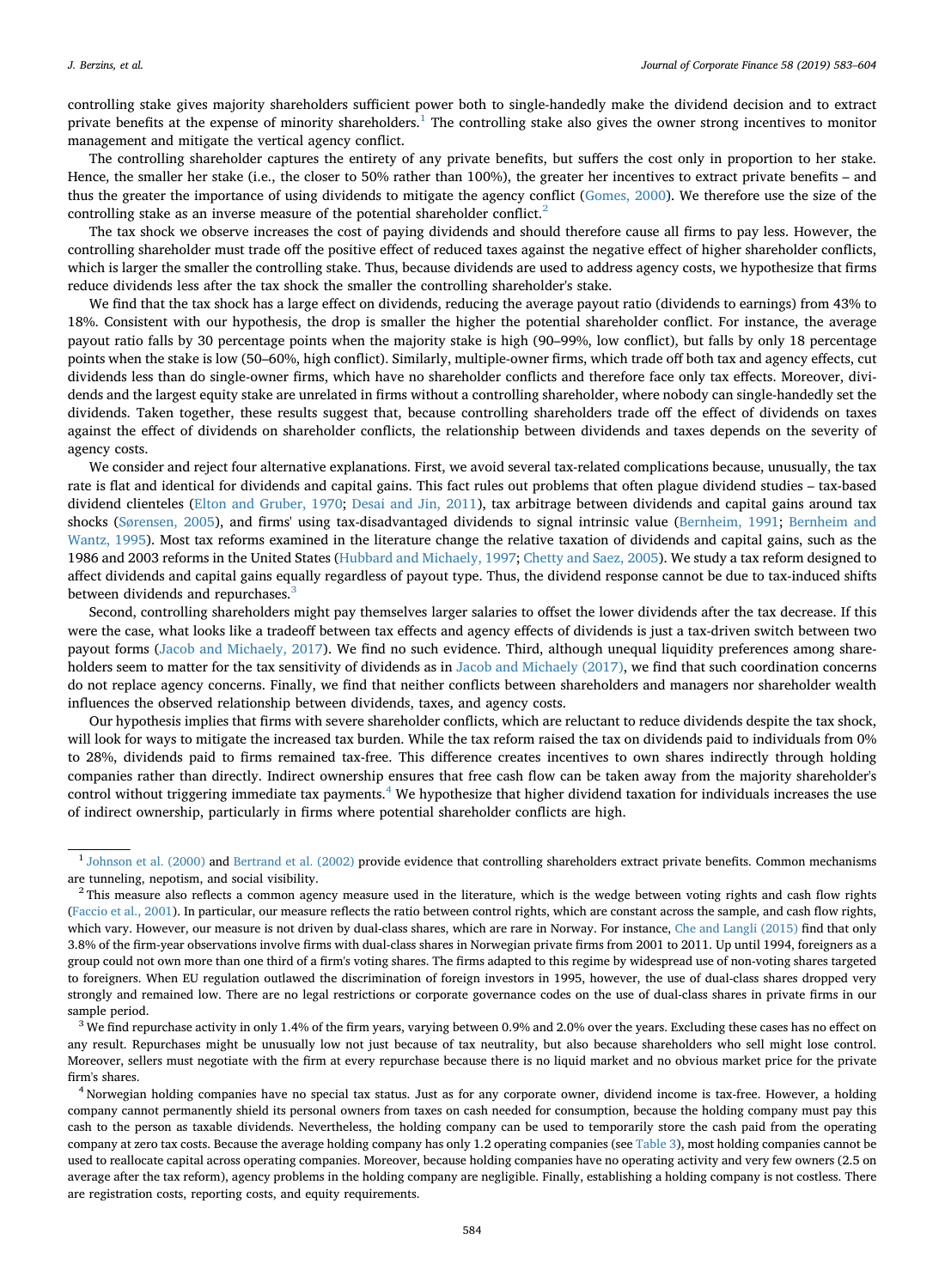We find strong support for this prediction. The number of holding companies quadruples after the tax shock, and the ratio of holding companies to all companies grows from 2% to 12%. Difference-in-difference tests across four Nordic countries confirm that this growth in indirect ownership is unique to Norway. We also find that firms with higher conflict potential are more likely to be indirectly owned, and that controlling for self-selection does not alter our main result: Firms with higher conflict potential cut dividends less when the tax cost of dividends increases.

The properties of our data set increase the ability to identify the relationship between dividends, taxes, and agency costs. The data cover the population of active firms over 13 years. We use proprietary microdata from publicly audited accounting statements, personal tax returns and salary receipts data of more than one million individuals, the ownership and leadership structure of every firm in the economy, and data on all family relationships between owners, directors, and CEOs. The detailed ownership and family data allow us to identify majority shareholders by ultimate ownership and to analyze a clearly identified agency conflict.<sup>5</sup>

Our evidence extends the dividend literature in four ways. First, we find that although taxes have a first-order effect on dividends, the effect varies strongly with potential agency conflicts. This result implies that considering the role of agency costs, which most of the literature on dividends and taxes does not do, is critical to understanding how taxes affect dividend policy.

Second, we show how dividends are used to decrease agency costs. We use the tax shock and the extremely stable ownership structure as our identification strategy. Because the firm's largest equity stake is identical from 1 year to the next in 93% of the firm years, we consider ownership concentration exogenous to the tax shock. Unlike [Chetty and Saez \(2005\)](#page-20-0) and [Hanlon and Hoopes](#page-20-12) [\(2014\),](#page-20-12) we choose an empirical setting where the important conflict is between majority and minority shareholders rather than between shareholders and managers. Unlike [Jacob and Michaely \(2017\),](#page-20-8) who study dividends as a tax-based tool for splitting a given payout into dividend income and labor income, we study dividends as a tool for reducing the free cash flow problem. While Jacob and Michaely study small, entrepreneurial firms that might or might not be majority-controlled, we study the population of majoritycontrolled firms. We account for the number of owners, which is the coordination measure used by Jacob and Michaely, showing that our results are influenced neither by switching between labor income and dividends nor by agency conflicts between managers and controlling shareholders.

Our findings are consistent with, but distinct from, those of [Berzins et al. \(2018\)](#page-20-13), who study the effect of agency conflicts on dividend policy. They find that controlling shareholders mitigate agency conflicts by choosing a more minority-friendly dividend policy the more serious the agency conflict. Such firms also receive higher investment from minority shareholders in the future, suggesting that majority shareholders benefit from building trust by signaling a commitment to not exploit minority shareholders [\(Leland and Pyle, 1977;](#page-21-9) [Gomes, 2000\)](#page-20-3). In contrast, we study the causal effect of taxes on dividend policy. We exploit a large shift between two tax regimes to identify the tax effect, showing that it depends critically on the severity of the agency conflict. We also document that controlling shareholders of firms with high conflict potential more often choose indirect ownership after the tax shock. Thus, we analyze two main determinants of payout policy – tax costs and agency costs – and show how shareholders approach the tradeoff between the two.

[La Porta et al. \(2000\)](#page-21-10) also study how dividends relate to agency costs and find that firms pay higher dividends in countries with stronger shareholder protection. They interpret their results as supporting the "outcome" theory that strong legal regimes force firms to pay dividends. Our results instead support the "substitute" theory that majority shareholders voluntarily choose high dividends to mitigate conflicts with minority shareholders. One possible reason for this difference is that while La Porta et al. study the relationship between dividends and agency conflicts across different countries, we study different firms within one country, where it might be easier for investors to spot firms with minority-friendly payout policy. Moreover, the role of dividends as a mitigator of agency conflicts might be more important in our sample of predominantly private firms, which are less transparent than public firms are. Also, the illiquidity of private firms' shares increases the importance of dividends rather than capital gains as a source of cash. Finally, the higher cost of trading the private firm's shares increases the importance of carefully considering potential shareholder conflicts before an investment is made. Regardless, our results suggest that the potential for agency conflicts has important effects on dividends even when minority investors are well protected by the law. While legal protection may be sufficient, it may not be necessary, as dividend policy can reduce agency conflicts by building trust. Thus, reducing agency costs by market mechanisms and voluntary action rather than by institutions and mandatory law is an important perspective on how dividend decisions are made. This perspective seems particularly relevant when investors are well protected by the law, as in common-law countries like the United Kingdom and the United States.

Our third contribution arises because almost every sample firm is private. Thus, we expand the very limited literature on dividends in private firms, which is the dominating firm type globally [\(Kobe, 2012\)](#page-21-11). Our findings support the insight that agency concerns matter for dividends in such firms (see studies of private firms in the United Kingdom ([Michaely and Roberts, 2012](#page-21-12)), Sweden [\(Jacob and Michaely, 2017](#page-20-8)), and Norway [\(Berzins et al., 2018](#page-20-13)). We also identify a strong empirical link between dividends, taxes, and the predominant agency conflict in private firms, which is the one between majority and minority shareholders [\(Nagar](#page-21-13) [et al., 2011\)](#page-21-13).

Finally, our findings suggest that indirect ownership might bring more benefits than what the literature has claimed [\(Faccio et al.,](#page-20-10) [2001;](#page-20-10) [Morck and Yeung, 2005](#page-21-14)). A system of taxing intercorporate dividends as used in the United States might limit pyramiding, but might also increase the cost of taking cash outside the reach of expropriating shareholders. In contrast, a system of tax-free

<span id="page-2-0"></span><sup>&</sup>lt;sup>5</sup> Because majority shareholders have strong incentives and power to monitor managers, agency conflicts between shareholders and managers are small. Because our results are also robust to whether the CEO belongs to the controlling family, the closeness between the controlling shareholder and management seems unimportant.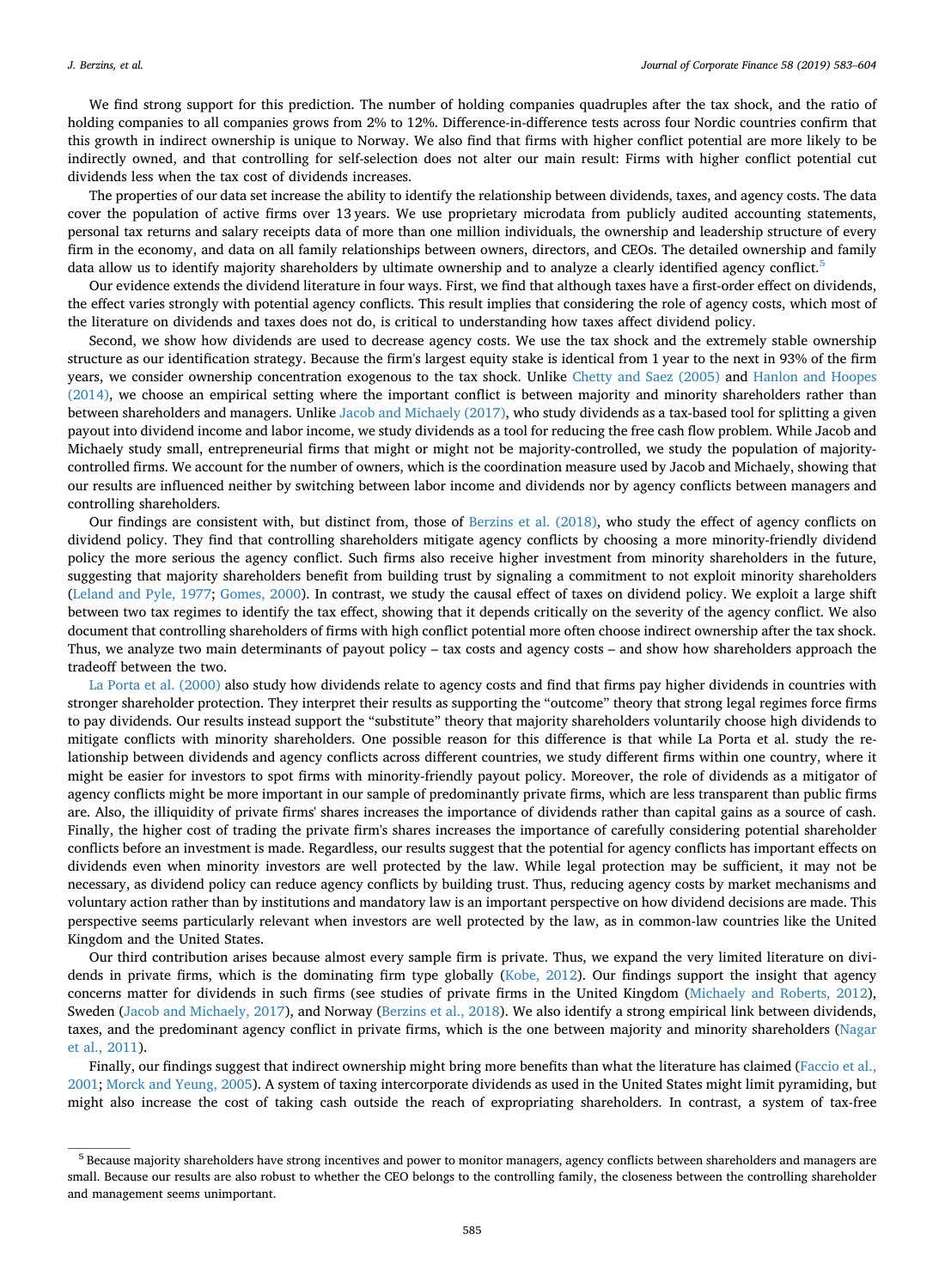intercorporate dividends used in Norway and many other countries enables shareholders to organize their ownership in ways that reduce the cost of trading off tax effects and agency effects.

In the next section we describe the regulatory setting, and in [Section 3](#page-3-0) we present the data and the sampling procedure. In [Section](#page-4-0) [4](#page-4-0) we explore the dynamics of dividend payouts around the tax reform, while in [Section 5](#page-12-0) we examine how indirect ownership influences the tradeoff between tax effects and agency effects. We summarize and conclude in [Section 6.](#page-20-14)

# **2. Regulation**

The Norwegian tax reform we examine increased the tax cost of paying dividends to individuals and aligned the tax rates on dividends, capital gains, interest, and labor income.<sup>6</sup> The reformed tax system resembles the one used in most countries, where only individuals pay dividend tax.<sup>[7](#page-3-2)</sup>

The tax reform announced on March 26, 2004 and implemented on January 1, 2006 introduced a 28% personal tax on dividends and capital gains in excess of a threshold amount based on riskless returns set by the Ministry of Finance. Under the previous tax regime, dividends were tax-exempt for any shareholder, while capital gains were almost always applied to a zero base and hence were tax-exempt as well. Firms paid no taxes on dividends and capital gains either before or after the reform. During the transition in 2005, personally held shares could be transferred to a holding company without triggering a capital gains tax. There were no confounding events around these tax reform dates.<sup>[8](#page-3-3)</sup>

Three properties of the Norwegian tax system should be noted. First, the system is neutral regarding dividends and share re-purchases both before and after the tax reform.<sup>[9](#page-3-4)</sup> Thus, whether the earnings are used to pay dividends or to buy back shares is immaterial for the shareholder's tax bill. Second, capital income taxes cannot be avoided altogether by not paying dividends. Although retaining the earnings rather than paying them out means no taxes are paid now, the resulting capital gains are taxable when the shares are sold later. Because only 1.7% of the majority stakes leave our sample on average per year, however, the holding period is long. This means the present value of the capital gains tax is also low, and that the tax saved by not paying a unit of dividends is close to the dividend tax rate. Finally, the 28% tax rate applies to interest, dividends, and capital gains alike, making it a general capital income tax rather than just a dividend tax. Given the dividend focus of our paper, however, we use the term "dividend tax" rather than "capital income tax."<sup>[10](#page-3-5)</sup>

The dividends are proposed by the board, and the shareholder meeting sets the dividends by majority vote. Dividends are paid to all shareholders in proportion to their percentage equity stake, and the dividends can be paid out of the previous year's earnings and any retained earnings from earlier years. The dividend decision is typically made 2 months after the fiscal year's end, and the payment happens 2 weeks afterwards.

# <span id="page-3-0"></span>**3. Data**

The data set covers the period  $2000-2012$ .<sup>[11](#page-3-6)</sup> We include several years on both sides of the tax reform in order to capture permanent shifts in dividend policy rather than just one-off temporary effects. Our dating system uses the accounting year rather than the payout year, which is the year after. According to this logic, the last year before the tax reform is 2004 (payout in 2005), while the first year after is 2005 (payout in 2006).

We apply several filters to build the sample of economically active firms from the population of all limited-liability firms:

<span id="page-3-1"></span><sup>6</sup> The main purpose of the tax reform was to reduce the difference in tax rates on labor income and capital income. The reform decreased the top marginal tax on labor income from 64.7% to 54.3%, while the sum of taxes paid by the firm and the investor on dividends and capital gains increased from 28% to 48.2%. The system of tax-free intercorporate dividends and capital gains was maintained to ensure that the tax on capital income would not exceed the tax on labor income. Source: [www.regjeringen.no/nb/dep/fin/.](http://www.regjeringen.no/nb/dep/fin/)

<span id="page-3-2"></span> $<sup>7</sup>$  The major exception is the United States, where intercorporate dividends are taxed, albeit at a discounted rate. Because institutions pay no</sup> dividend tax in that regime, institutions might have a role similar to that of holding companies in our sample. However, [Grinstein and Michaely](#page-20-15) [\(2005\)](#page-20-15) do not find that higher institutional ownership is associated with higher payout. One possible reason is that institutions rarely own controlling stakes.

<span id="page-3-3"></span><sup>&</sup>lt;sup>8</sup> As detailed in [Section 3,](#page-3-0) we exclude the transition years 2004 and 2005 when the reform was announced, but not yet implemented. Including these two years does not change our results.

<span id="page-3-4"></span> $9$  Both payout forms generate the same tax payment. The tax rate is 0% before and 28% after for individuals, while it is 0% both before and after for firms.

<span id="page-3-5"></span> $10$  Most firms in our sample are controlled by families. Because the same family might control the firm for several generations, one could ask if the inheritance tax matters for the dividend decision. The answer seems to be no. First, the inheritance tax applies to the total inherited wealth rather than its separate components. Thus, it is irrelevant whether the inherited wealth consists of earnings paid out from the firm (dividends) or as earnings retained (share value). Second, there is no relationship between the tax systems for dividends and for inherited wealth. For instance, the inheritance tax for parents and children in 2008 was 0% for inherited wealth up to NOK 0.25 million, 8% for the next NOK 0.3 million, and 20% thereafter. The tax rates were higher for more distant family members. In contrast, dividends were taxed at a flat 28% regardless of amount and family relationship. Third, whoever inherited paid tax only on the capital gains between the date of the inheritance and the date of the sale of the asset.

<span id="page-3-6"></span> $11$  Accounting, ownership, and board data are from Experian [\(www.experian.com\)](http://www.experian.com). Tax returns data and data on family relationships are from Skattedirektoratet [\(www.skatteetaten.no\)](http://www.skatteetaten.no), which is a state agency. All data items were received electronically and stored by the Centre for Corporate Governance Research [\(www.bi.edu/ccgr\)](http://www.bi.edu/ccgr).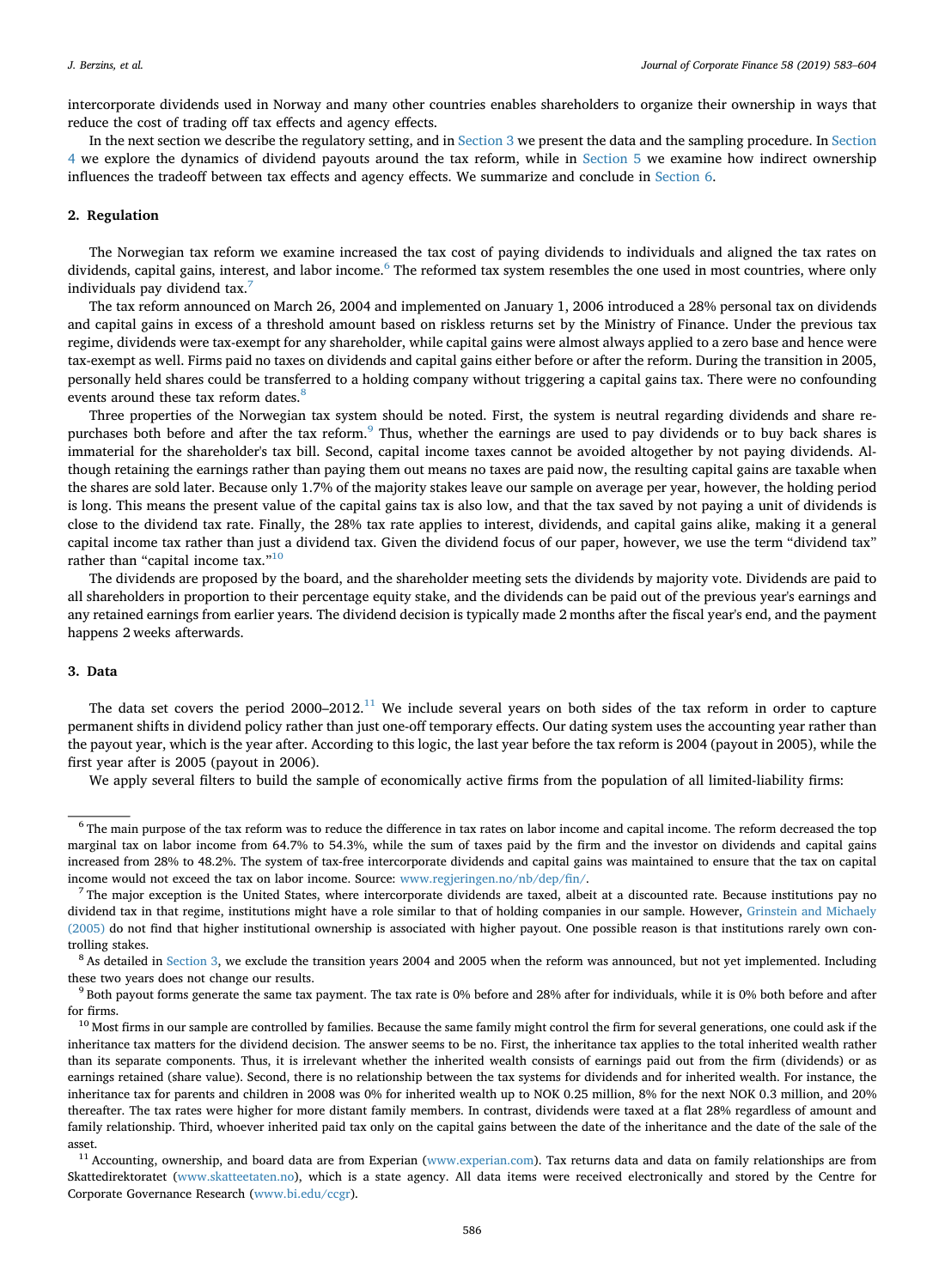- 1. As is usually done in the literature, we exclude financial firms in order to avoid the impact of peculiar accounting rules, capital requirements, and ceilings on ownership concentration.
- 2. We require positive sales, assets, and employment to avoid inactive firms. The firm must be active at least 1 year before and 1 year after the tax reform.
- 3. We exclude business groups and subsidiaries unless controlled by a holding company.<sup>12</sup> Dividends in business groups can be distorted by special tax rules for cash transfers between group members.
- 4. We exclude holding companies except as owners of operating companies.
- 5. We ignore the smallest 5% of firms by assets, sales, and employment.

These filters produce a sample of all active non-financial public and private firms. We add an ownership filter to construct the sample of firms with potential conflicts of interest between majority and minority shareholders. Firms in this sample must have a controlling shareholder, which means more than half the equity is owned by a family or by a firm whose ultimate owners cannot be identified.<sup>13</sup> The ownership filter, which uses ultimate equity stakes, produces a sample of majority-controlled firms representing around 70% of aggregate sales, assets, and earnings in the Norwegian economy. All firms except for three are private.

We keep majority control constant across the sample firms while exploiting the variation in ownership concentration. This variation reflects how cash-flow rights are split between majority and minority shareholders. The majority shareholder can determine the total payout single-handedly, but the proportion of it she receives depends on the size of the majority stake. The potential conflict between shareholders and management is low, because the average controlling shareholder owns 72% of the equity. This stake provides the power to hire and fire managers as well as strong incentives to monitor them. Moreover, the controlling shareholder is a family in 94% of the cases, is on the board in 90% of the cases, and holds the CEO position in 74% of the cases.

We reduce complexity and increase power by excluding firms without a controlling shareholder because both shareholder conflicts and shareholder–manager conflicts can be important for payout in such firms. A larger stake might increase the former conflict [\(Demsetz and Lehn, 1985](#page-20-16)), but might decrease the latter ([Shleifer and Vishny, 1986\)](#page-21-15), making the net agency effect of dividends ambiguous. Moreover, complex owner coalitions might be needed to establish control [\(Laeven and Levine, 2008\)](#page-21-16), and the ownership of managers vs. of outsiders might become important ([Eckbo and Verma, 1994\)](#page-20-17). Therefore, not surprisingly, we find that, unlike in majority-controlled firms, dividends and the largest equity stake are unrelated in firms with no controlling shareholder.

The time period we study overlaps with the global financial crisis. However, the effect of the crisis on the Norwegian economy was limited because of high oil prices. There was a dip of −1.0% in GDP in the last quarter of 2008 and a dip of −0.8% in the first quarter of 2009. Payout ratios remained quite stable throughout the financial crisis. Moreover, as shown in Table A.5 in the Online Appendix, our results are robust to excluding the crisis years and to controlling for year fixed effects when the crisis years are included.

Finally, we measure indirect ownership as holding company ownership. A holding company must have the relevant industry code or a ratio of sales to assets below 5%, reflecting minor economic activity beyond owning financial assets. This filter ensures that holding companies mainly manage their owners' investments in operating companies. Holding companies enter our sample only as owning entities and never as owned entities.

### <span id="page-4-0"></span>**4. The agency-related shift in dividend policy after the tax increase**

An important question in agency-related dividend policy is whether shareholders use dividends to reduce or increase agency conflicts. There are two mutually exclusive theories ([La Porta et al., 2000;](#page-21-10) [Cheffins, 2006\)](#page-20-18). Dividends are used to reduce agency conflicts, according to the substitute theory, which reflects minority-friendly behavior. A larger conflict potential, as reflected in the ownership structure, is associated with higher payout. The opposite behavior is assumed in the outcome theory, where majority shareholders opportunistically exploit minority shareholders by paying lower dividends the larger the potential conflict. We specify the agency-related hypotheses under only the substitute theory, because the outcome theory always predicts the opposite.

### *4.1. The baseline model*

We test two hypotheses in this section. The first prediction is:

**Hypothesis 1.** Dividends will decrease in dividend-paying firms after the tax increase (H1**)**.

<span id="page-4-1"></span> $12$  Pyramiding is rare in Norway, because 79% of the holding companies have just one owner after the tax reform, while 8% have two owners. The pre-reform proportions were 43% and 17%, respectively. Building control through more than one level of pyramiding occurs in 0.52% of the operating companies after the tax reform and 0.18% before.

<span id="page-4-2"></span><sup>&</sup>lt;sup>13</sup> We define a family as a group related by blood or marriage up to the fourth degree of kinship [\(https://www.mec.mo.gov/WebDocs/PDF/Misc/](https://www.mec.mo.gov/WebDocs/PDF/Misc/RelationshipChart.pdf) [RelationshipChart.pdf\)](https://www.mec.mo.gov/WebDocs/PDF/Misc/RelationshipChart.pdf). We cannot identify the ultimate owners of financial institutions nor can we identify foreign personal investors and foreign corporate investors. Our definition of family ownership ignores possible conflicts within the family, which might increase with the number of owning family members. Unreported regressions show, however, that the main results stay unchanged when we account for the number of owners in the controlling family. Moreover, we find that dividends become more sensitive to the tax shock as the number of owning family members increases. This result seems inconsistent with the idea that a stronger need for coordination across shareholders makes dividends less sensitive to tax shocks ([Jacob and Michaely, 2017](#page-20-8)).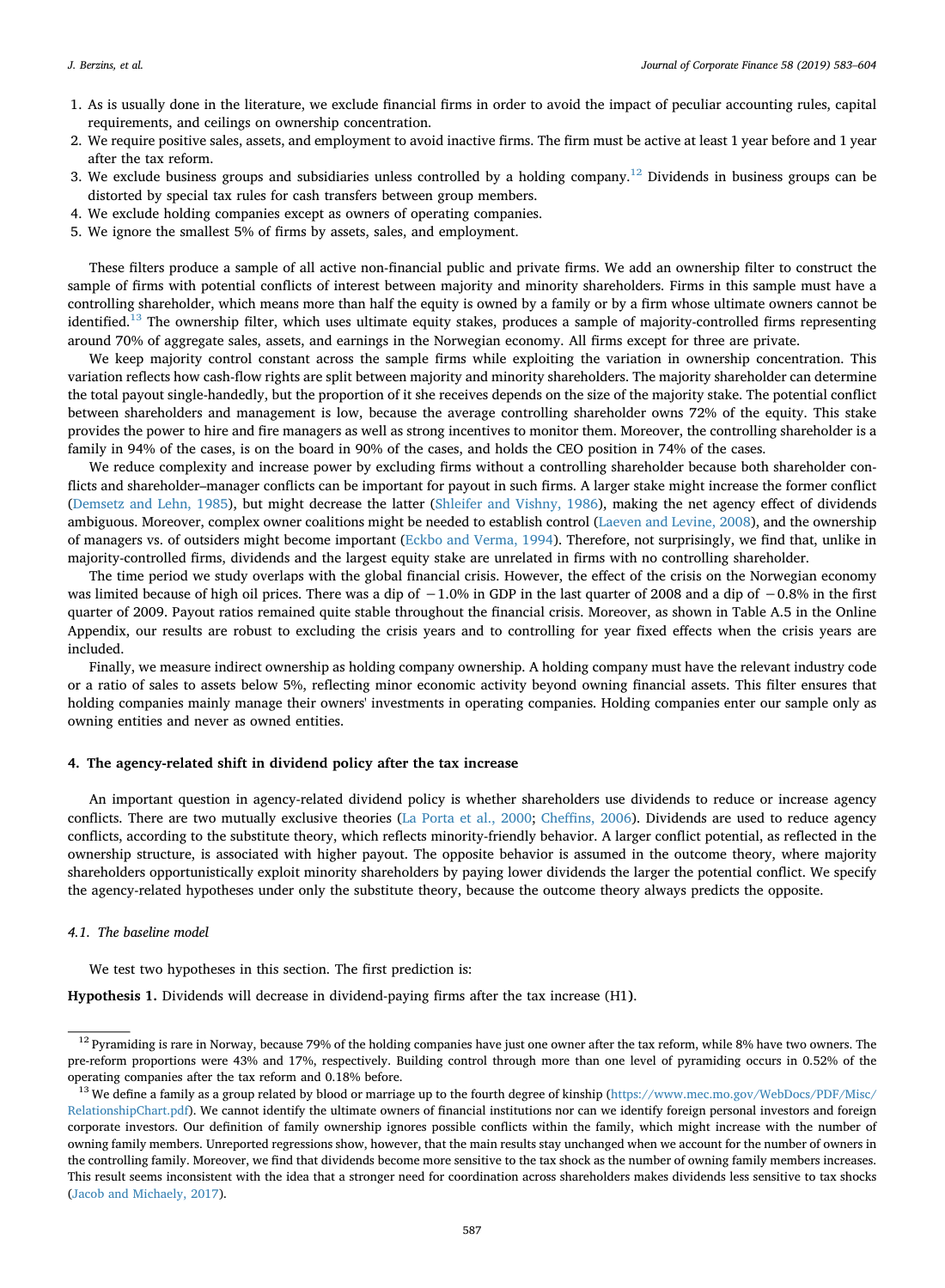We test H1 by comparing the average firm's payout ratio and payout propensity before and after. We define the pre-reform period as 2000–2003, which is before the tax reform was announced. Our post-reform period is 2006–2012. We exclude the immediate preand post-reform years 2004 and 2005 in order to avoid the temporary effect created by firms paying high dividends after the reform is announced, but before it is implemented. $14$ 

Our second prediction is:

**Hypothesis 2.** The fall in dividends after the tax reform will be smaller the more dividends can reduce shareholder conflicts (H2).

Hence, we expect payout to fall, but that firms with higher conflict potential will be more willing to continue paying. As in [Chetty](#page-20-0) [and Saez \(2005\),](#page-20-0) we classify firms into groups with different intensity of the agency problem based on the ownership structure just before the tax reform was announced. H2 implies that among firms with a controlling owner, dividends will decrease less in multipleowner firms than in single-owner firms, because the latter have no shareholder conflicts. Also, the decrease will be smaller in multiple-owner firms where the controlling stake is low (closer to 50%) rather than high (closer to 100%). We first test H2 with univariate models for the paired difference in payout before vs. after the tax reform.

The ownership structure of our sample firms is very stable. Because all sample firms except three are private, their shares rarely trade. Indeed, ownership concentration is identical from 1 year to the next in 93% of the firm years.<sup>[15](#page-5-1)</sup> This property makes us consider ownership concentration exogenous to the tax shock. Therefore, we classify a firm's conflict potential using its average ownership concentration in 2000–2003, which is before the tax increase was announced. In contrast, we use contemporaneous values for free cash flow, an additional measure of conflict potential, because it is much less stable than ownership.

[Fig. 1](#page-6-0) shows how dividend policy develops over the sample period. Consistent with hypothesis H1, the average payout ratio drops sharply after the tax reform in all firms as a whole, in low-concentration firms with a majority shareholder, and in high-concentration firms with a majority shareholder. Consistent with H2, the average dividend drop is smallest in low-concentration firms, which have the highest potential shareholder conflict.

Panels A and B of [Table 1](#page-7-0) report univariate tests of H1 and H2 by comparing the drop in the payout ratio (Panel A) and the proportion of dividend payers (Panel B) from before to after the tax reform in all firms (H1) and in majority-held firms with different conflict potential (H2).

Considering first any firm regardless of its ownership structure (All firms), the mean payout ratio in Panel A declines from 43% before the tax reform to 18% after. The proportion of dividend payers in Panel B declines from 41% to 23%. Consistent with H1, this shift in payout policy is strongly significant both statistically and economically, supporting the argument that taxes have a first-order effect on dividends [\(Poterba, 2004;](#page-21-0) [Chetty and Saez, 2005, 2006, 2010\)](#page-20-0). Also, the large tax effect on dividends in our sample of mostly private firms supports the idea that dividend smoothing is not a major concern in such firms [\(Michaely and Roberts, 2012](#page-21-12)).

A similar shift happens in firms with a controlling owner, which is the relevant sample for H2. Both the payout ratio and the payout propensity decrease significantly less in multiple-owner firms (potential shareholder conflict) than in single-owner firms (no shareholder conflict). For instance, Panel A shows that average payout decreases by 30 percentage points in single-owner firms and by 27 in multiple-owner firms. This difference has a *p*-value below 0.1%.

We further decompose the sample of multiple-owner firms with a controlling owner into low-concentration firms (large conflict potential) and high-concentration firms (small conflict potential). Both payout measures fall much less in low-concentration firms. For instance, Panel A shows that the average payout ratio decreases by 30 percentage points in high-concentration firms and by just 18 percentage points in low-concentration firms. The difference is highly significant statistically.

The average payout ratio before the tax reform in Panel A is smaller when ownership concentration is low rather than high (0.382 vs. 0.463). This relationship is not inconsistent with the idea that dividends are used to mitigate shareholder conflicts. First, the dividend tax was zero and payout was high pre-reform. Because cash could be transferred between firms and owners at zero tax costs, payout would resemble the firm's residual cash. The high overall payout was likely sufficient to reduce most agency concerns, and crosssectional differences were more likely to reflect other payout determinants. After the tax reform, however, paying is costly, most firms decrease payout, but some decrease it less than others, possibly because lower dividends increase agency costs. Second, the payout difference in [Table 1](#page-7-0) is univariate, ignoring the possibility that dividends might depend on more than just shareholder conflicts. When moving from the univariate tests in [Table 1](#page-7-0) to the multivariate tests in [Table 2](#page-8-0) and subsequent tables, the estimates are consistent with our hypotheses. This is also the case when we use propensity score matching, with the pre-reform payout ratio as a matching variable in Table A.9. Finally, we study how the dividend response to taxes depends on potential agency costs. Therefore, the hypotheses are not about the level of payout either before or after the tax shock, but are instead about the change from before to after.

The results in Panels A and B of [Table 1](#page-7-0) are consistent with the tradeoff logic of H2 that dividends react less to higher dividend taxes the more serious the potential shareholder conflict. However, this effect might also depend on other dividend determinants than taxes and shareholder conflicts, and shareholder conflicts might not just be due to ownership concentration. Therefore, Panel C shows characteristics of the ownership structure, free cash flow, and other possible dividend determinants in majority-controlled firms. The figures show that 36% of the firms have multiple owners, that 12% of these multiple-owner firms have a majority shareholder owning between 50% and 60% (low-concentration firm), and that 18% have a majority shareholder owning between 90% and 99% (high-

<span id="page-5-0"></span><sup>&</sup>lt;sup>14</sup> The year refers to the accounting year the dividends are based on. For instance, the 2006 dividends are based on accounting data from year-end 2006 and are paid in the spring of 2007. No relationship changes significantly if we include 2004 and/or 2005 or if we include only three years before and three years after the tax reform in order to reduce the impact of possibly confounding events.

<span id="page-5-1"></span><sup>&</sup>lt;sup>15</sup> Tests using the ownership structure in the first sample year produce very similar results.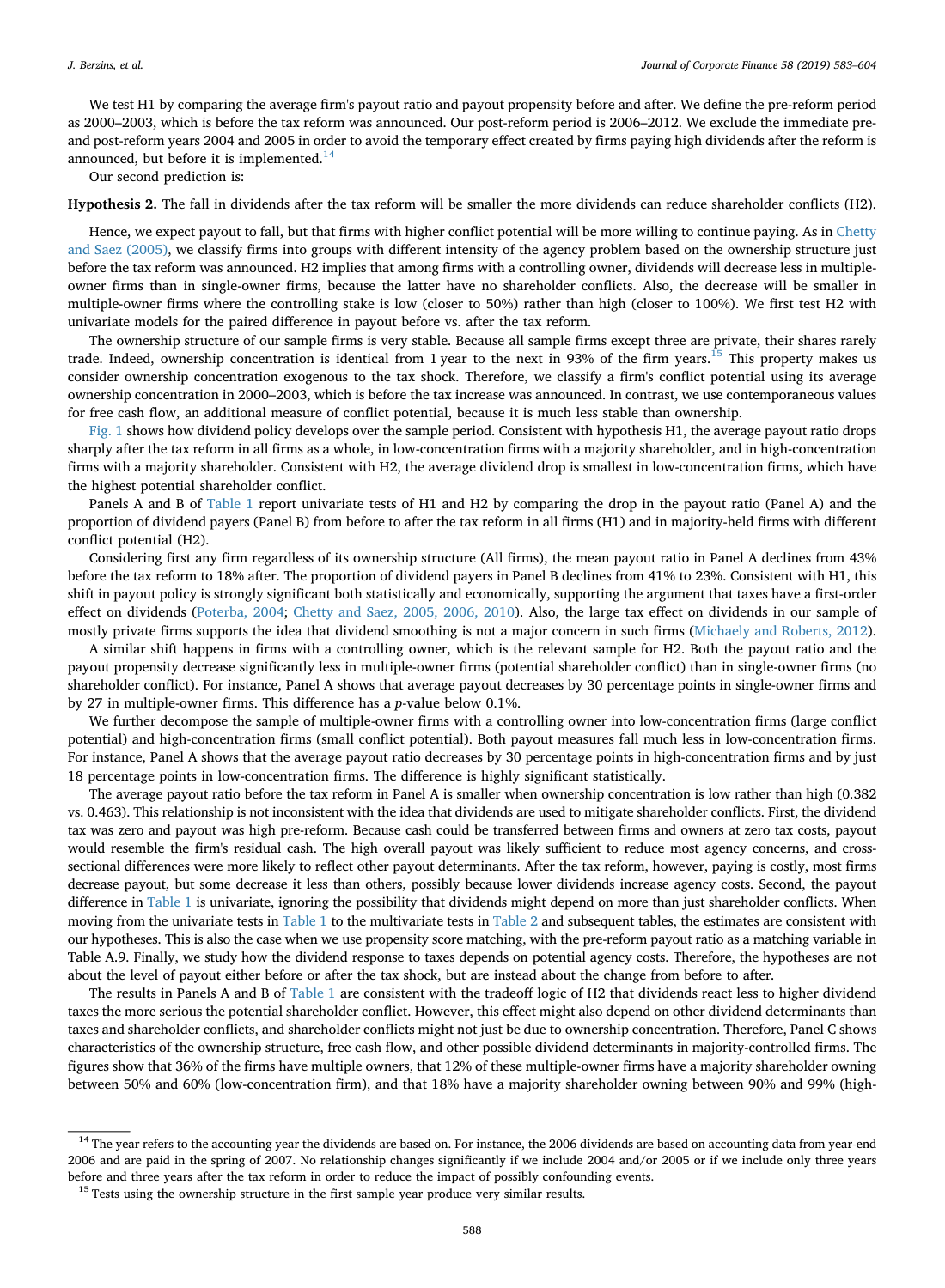<span id="page-6-0"></span>

**Fig. 1.** Dividend policy over time. This figure shows the average ratio of dividends to earnings per year for our sample firms. The sample is the population of limited-liability Norwegian firms that are active, not among the 5% smallest firms, not a financial, not part of a business group, and not a holding company. "Majority-controlled firms with low ownership concentration" is the subsample of firms where the largest shareholder's stake is between 50% and 60%. "Majority-controlled firms with high ownership concentration" is the subsample of firms where the largest shareholder's stake is between 90% and 99%. "All firms" is the firms with a majority shareholder. A majority shareholder owns more than 50% of the firm's equity and is either a family (95% of the cases), a domestic institutional investor (0.8%), a foreign entity (0.3%), or unknown (3.9%).

concentration firm). The average low-concentration firm has 3.54 owners, a Herfindahl index for minority-shareholder concentration of 0.73, a person as a majority shareholder in 94.7% of the cases, and an institution in 0.9%. Compared to the average highconcentration firm, the average low-concentration firm is about 11% larger and 1.5 years younger.

<span id="page-6-2"></span>We use a multivariate model in the second test of H2, examining the effect on dividends of taxes, potential agency conflicts, the interaction between the two, and control variables. Our baseline model is:

$$
D_{it} = \alpha + \beta_1 After \text{ tax reform} + \beta_2 Ownership_{it} + \beta_3 Ownership_{it} \cdot After \text{ tax reform} + \beta_4 Free \text{ cash flow}_{it} + \beta_5 Free \text{ cash flow}_{it}
$$

$$
After \text{ tax reform} + \beta_6 Number \text{ of owners}_{it} + \beta_7 Number \text{ of owners}_{it} \cdot After \text{ tax reform} + \beta_8 Size_{it} + \beta_9 Age_{it} + \beta_{10} Growth_{it} + \beta_{11} Risk_{it} + \varepsilon_{it}
$$
 (1)

The dependent variable is the payout ratio *D*, which we calculate as cash dividends to operating earnings. We measure the agency conflict in three ways. The first is to let *Ownership* be the dummy variable *Single-owner firm*, which captures the dividend effect of not being subject to any shareholder conflict whatsoever. Our second and most important agency measure is to let *Ownership* be *Highconcentration firm*, which is 0 if the majority shareholder's ultimate equity stake is 50–60% (high conflict potential) and 1 if the stake is 90–99% (low conflict potential). The third agency measure is *Free cash flow*, where a higher value reflects higher conflict potential. We measure free cash flow as cash flow from operations over assets, recognizing that we cannot validly observe the theoretical construct, which is liquidity available for management discretion after all value-creating projects have been financed ([Jensen, 1986](#page-21-3)).

We control for financial constraints, growth opportunities, and risk [\(DeAngelo et al., 2009](#page-20-19)). We expect that payout will increase with the firm's *size* and *age* ([Denis and Osobov, 2008](#page-20-20)), which [Hadlock and Pierce \(2010\)](#page-20-21) interpret as indicators of lower financial constraints. [Fama and French \(2001\)](#page-20-22) show that dividends relate significantly to size, which we measure by the log of revenues in million NOK. We measure age by the log of the number of years since the firm was founded as of 2005. *Growth* is measured by sales to assets, using the logic that a higher ratio reflects lower slack, higher investment needs, and hence lower dividends.[16](#page-6-1)*Risk* is measured

<span id="page-6-1"></span><sup>&</sup>lt;sup>16</sup> This growth measure uses the logic that higher sales per unit of assets reflect higher capacity use, lower slack, higher investment needs, and hence lower dividend capacity. We prefer this forward-looking measure to measures using past growth, which might overlap with *Free cash flow*. Unreported results show, however, that no significant relationship changes if we replace the forward-looking by the backward-looking growth measure.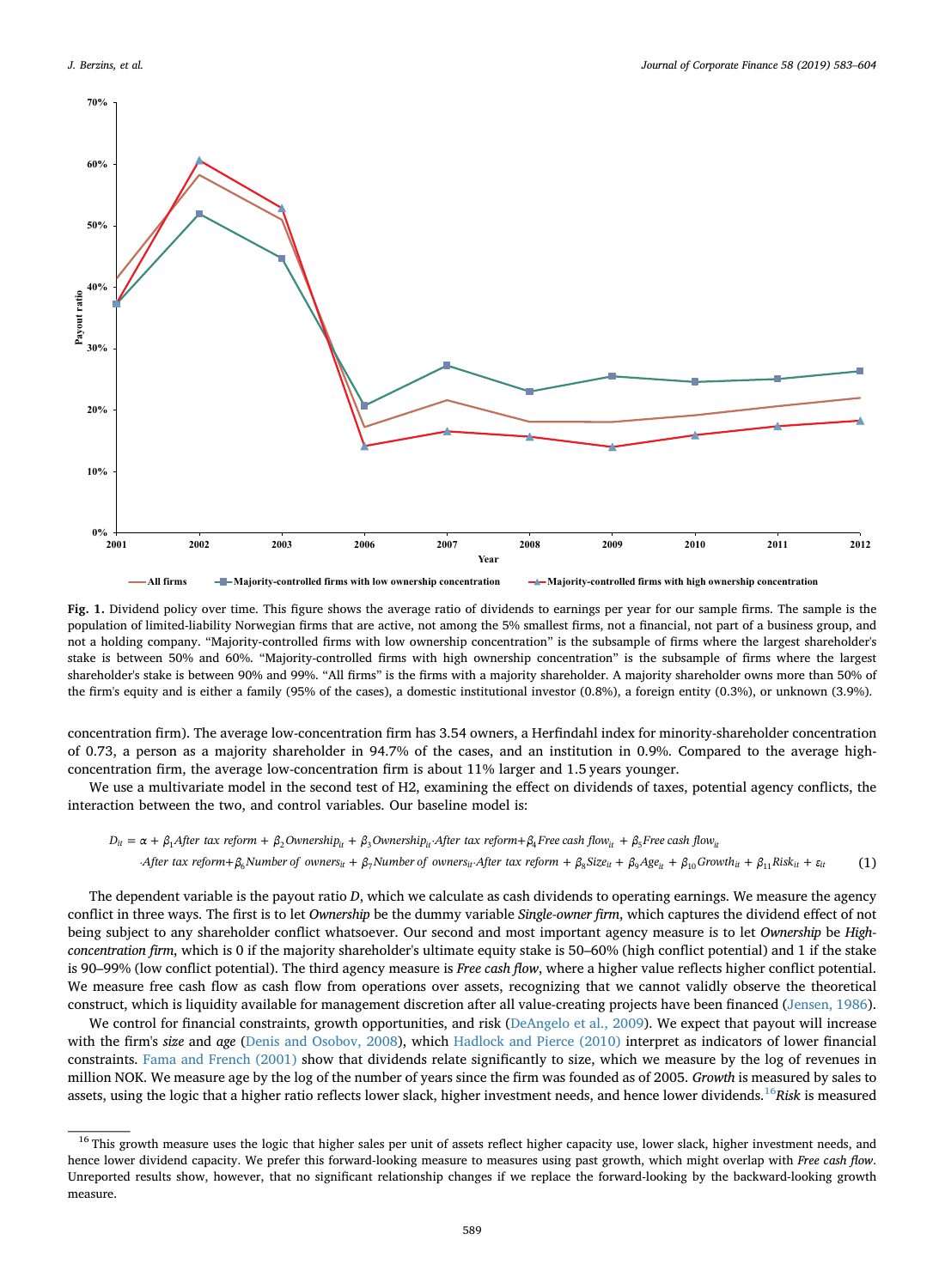**Table 1**

<span id="page-7-0"></span>part of a business group. "Firms with a controlling owner" have > 50% ownership by a family, a domestic institutional investor, or a foreign entity. "Single-owner firms" have only one shareholder, while "Multiple-owner firms" have at least two. "Low-concentration firms" are firms where the largest shareholder's stake is between 50% and 60%. "High-concentration firms" are firms where the largest shareholder's stake is between 90% and 99%. "Largest owner's stake" is the largest ultimate equity stake in the firm, "Number of owners" is the number of ultimate individual shareholders in the firm, "Herfindahl index, minority" is the Herfindahl index using only the minority shareholders' ownership stakes, "Free cash flow" is cash flow from operations divided by assets, "Size" is sales in million 2005 NOK, "Age" is the number of years since the firm was founded as of 2005, "Growth" is sales over assets, and "Risk" is the standard deviation of sales growth over the last three (minimum) to seven maximum) years. The payout ratio is winsorized at the 0% and 95% values, while "Free cash flow", "Size", "Growth", and "Risk" are winsorized at the 0.5% and 99.5% values. The p-values are shown in This table compares payout characteristics before (2000–2003) and after (2006–2012) the dividend tax reform in Panels A and B, while Panel C reports sample size and mean value of select explanatory This table compares payout characteristics before (2000–2003) and after (2006–2012) the dividend tax reform in Panels A and B, while Panel C reports sample size and mean value of select explanatory variables used in our regressions. Panel A shows the mean payout ratio (cash dividends divided by operating earnings), and Panel B shows the payout propensity (fraction of firms with positive dividends) before and after the tax reform across ix different samples. "All firms" is every limited-liability Norwegian firm that is active, not among the 5% smallest, not a financial, not a holding company, and not before and after the tax reform across six different samples. "All firms" is every limited-liability Norwegian firm that is active, not among the 5% smallest, not a financial, not a holding company, and not "Multiple-owner firms" have at least two. "Low-concentration firms" are firms where the largest shareholder's stake is between 50% and 60%. "High-concentration firms" are firms where the largest NOK, "Age" is the number of years since the firm was founded as of 2005, "Growth" is sales over assets, and "Risk" is the standard deviation of sales growth over the last three (minimum) to seven (maximum) years. The payout ratio is winsorized at the 0% and 95% values, while "Free cash flow", "Size", "Growth", and "Risk" are winsorized at the 0.5% and 99.5% values. The *p*-values are shown in variables used in our regressions. Panel A shows the mean payout ratio (cash dividends divided by operating earnings), and Panel B shows the payout propensity (fraction of firms with positive dividends) part of a business group. "Firms with a controlling owner" have > 50% ownership by a family, a domestic institutional investor, or a foreign entity. "Single-owner firms" have only one shareholder, while shareholder's stake is between 90% and 99%. "Largest owner's stake" is the largest ultimate equity stake in the firm, "Number of owners" is the number of ultimate individual shareholders in the firm, "Herfindahl index, minority" is the Herfindahl index using only the minority shareholders' ownership stakes, "Free cash flow" is cash flow from operations divided by assets, "Size" is sales in million 2005 Summary statistics. Summary statistics. parentheses. parentheses.

| Panel A: The mean payout ratio                             |                    |                         |                          |                     |                                                      |                                  |                                       |                                   |               |        |         |       |
|------------------------------------------------------------|--------------------|-------------------------|--------------------------|---------------------|------------------------------------------------------|----------------------------------|---------------------------------------|-----------------------------------|---------------|--------|---------|-------|
| Sample                                                     |                    | After tax reform        |                          | Before tax reform   |                                                      | Difference                       |                                       |                                   |               |        |         |       |
| All firms                                                  |                    | 0.176                   |                          | 0.426               |                                                      | $-0.251$                         | (0.000)                               |                                   |               |        |         |       |
| Firms with a controlling owner                             |                    | 0.163                   |                          | 0.455               |                                                      | $-0.292$                         | (0.000)                               |                                   |               |        |         |       |
| Single-owner firms                                         |                    | 0.155                   |                          | 0.459               |                                                      | $-0.304$                         | (0.000)                               | Single-vs. Multiple-owner firms:  |               |        |         |       |
| Multiple-owner firms                                       |                    | 0.177                   |                          | 0.447               |                                                      | $-0.270$                         | (0.000)                               | $-0.034$                          |               |        | (0.000) |       |
| High-concentration firms                                   |                    | 0.164                   |                          | 0.463               |                                                      | $-0.299$                         | (0.000)                               | High-vs. Low-concentration firms: |               |        |         |       |
| Low-concentration firms                                    |                    | 0.200                   |                          | 0.382               |                                                      | $-0.182$                         | (0.000)                               | $-0.117$                          |               |        | (0.000) |       |
|                                                            |                    |                         |                          |                     |                                                      |                                  |                                       |                                   |               |        |         |       |
| Panel B: The proportion of dividend payers                 |                    |                         |                          |                     |                                                      |                                  |                                       |                                   |               |        |         |       |
| Sample                                                     |                    | After tax reform        |                          | Before tax reform   |                                                      | Difference                       |                                       |                                   |               |        |         |       |
| All firms                                                  |                    | 0.230                   |                          | 0.408               |                                                      | $-0.178$                         | (0.000)                               |                                   |               |        |         |       |
| Firms with a controlling owner                             |                    | 0.230                   |                          | 0.438               |                                                      | $-0.208$                         | (0.000)                               |                                   |               |        |         |       |
| Single-owner firms                                         |                    | 0.218                   |                          | 0.438               |                                                      | $-0.220$                         | (0.000)                               | Single-vs. Multiple-owner firms:  |               |        |         |       |
| Multiple-owner firms                                       |                    | 0.250                   |                          | 0.437               |                                                      | $-0.187$                         | $(0.000)$<br>$(0.000)$                | $-0.032$                          |               |        | (0.000) |       |
| High-concentration firms                                   |                    | 0.241                   |                          | 0.433               |                                                      | $-0.191$                         |                                       | High-vs. Low-concentration firms: |               |        |         |       |
| Low-concentration firms                                    |                    | 0.275                   |                          | 0.393               |                                                      | $-0.118$                         | (0.000)                               | $-0.073$                          |               |        | (0.000) |       |
| Panel C: Characteristics of firms with a controlling owner |                    |                         |                          |                     |                                                      |                                  |                                       |                                   |               |        |         |       |
|                                                            |                    |                         |                          |                     |                                                      |                                  |                                       |                                   |               |        |         |       |
| Sample                                                     | Number of<br>firms | Number of firm<br>years | Largest owner's<br>stake | Number of<br>owners | Herfindahl index,<br>minority                        | Firms with person<br>as majority | Firms with institution<br>as majority | Free cash<br>flow                 | Size          | Age    | Growth  | Risk  |
| Firms with a controlling                                   | 39,484             | 321,574                 | 91.0                     | 1.976               | 0.848                                                | 94.3%                            | 0.7%                                  | 0.127                             | 21.825        | 15.848 | 2.436   | 0.306 |
| owner                                                      |                    |                         |                          |                     |                                                      |                                  |                                       |                                   |               |        |         |       |
| Single-owner firms                                         | 25,229             | 206,377                 | 100.0                    | 1.570<br>2.703      |                                                      | 93.4%                            |                                       | 0.127                             | 23.029        | 15.767 | 2.490   | 0.299 |
| Multiple-owner firms                                       | 14,255             | 115,197                 | 74.8<br>94.5             |                     | $\begin{array}{c} 1.3 \\ 0.840 \\ 0.887 \end{array}$ | 95.9%                            | 0.8%<br>0.7%<br>0.7%                  | 0.129<br>0.115                    | 19.668        | 15.994 | 2.338   | 0.320 |
| High-concentration<br>firms                                | 2,568              | 22,276                  |                          | 2.410               |                                                      | 95.4%                            |                                       |                                   | 22.755        | 18.624 | 2.289   | 0.301 |
| Low-concentration firms 1.679                              |                    | 12.808                  | 54.0                     | 3.535               | 0.726                                                | 94.7%                            | 0.9%                                  | 0.117                             | 25.284 16.154 |        | 2.506   | 0.303 |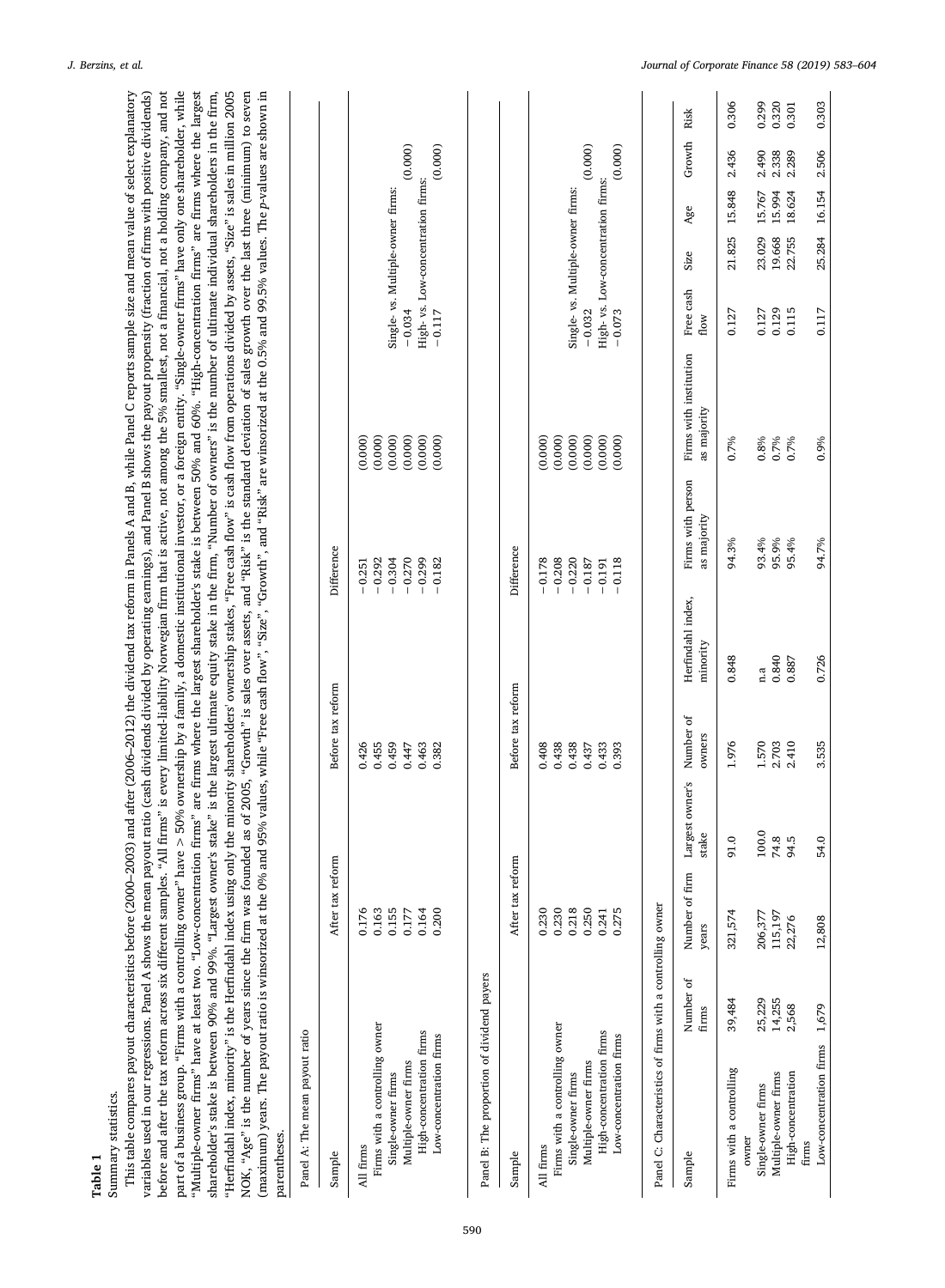| υ |   |
|---|---|
|   |   |
|   |   |
| ť | I |
|   |   |

The sensitivity of dividends to taxes and agency conflicts. The sensitivity of dividends to taxes and agency conflicts.

<span id="page-8-0"></span>years. The payout ratio is winsorized at the 0% and 95% values, while "Free cash flow", "Size", "Growth", and "Risk" are winsorized at the 0.5% and 99.5% values. Panel A (C) uses the payout ratio This table shows regressions results for models (1) and (2) in the main text, using the payout ratio (cash dividends divided by operating earnings) as the dependent variable in panels A and B, and a dummy variable for positive dividends in Panel C. "All firms" is the population of limited-liability Norwegian firms that are active, not among the 5% smallest firms, not a financial, not part of a business group, and not a holding company. "All firms with a controlling owner" are those among all firms that have > 50% ownership by a family, a domestic institutional investor, or a foreign entity. "Multiowner firms with a controlling owner" are those among all firms with a controlling owner that have more than one shareholder. "After tax reform" is 0 if the observation is from 2000 to 2003 and 1 if the observation is from 2006 to 2012. "Single-owner firm" is 1 if the firm has just one shareholder and 0 otherwise. "High-concentration firm" is 1 if the largest ultimate equity stake is between 90% and 99% and 0 if it is between 50% and 60%. "Free cash flow" is cash flow from operations divided by assets, "Number of owners" is the number of ultimate individual shareholders, "Size" is the log of sales in million 2005 NOK, "Age" is the log of the firm's age in years as of 2005, "Growth" is sales over assets, "Risk" is the standard deviation of sales growth over the last three (minimum) to seven (maximum) (payout propensity) from years before and after the tax reform as the dependent variable, reporting results from pooled regressions with standard errors clustered at the firm level. Panel B uses the This table shows regressions results for models (1) and (2) in the main text, using the payout ratio (cash dividends divided by operating earnings) as the dependent variable in panels A and B, and a and 0 if it is between 50% and 60%. "Free cash flow" is cash flow from operations divided by assets, "Number of owners" is the number of ultimate individual shareholders, "Size" is the log of sales in dummy variable for positive dividends in Panel C. "All firms" is the population of limited-liability Norwegian firms that are active, not among the 5% smallest firms, not a financial, not part of a business group, and not a holding company. "All firms with a controlling owner" are those among all firms that have > 50% ownership by a family, a domestic institutional investor, or a foreign entity. "Multiowner firms with a controlling owner" are those among all firms with a controlling owner that have more than one shareholder. "After tax reform" is 0 if the observation is from 2000 to 2003 and 1 if the observation is from 2006 to 2012. "Single-owner firm" is 1 if the firm has just one shareholder and 0 otherwise. "High-concentration firm" is 1 if the largest ultimate equity stake is between 90% and 99% million 2005 NOK, "Age" is the log of the firm's age in years as of 2005, "Growth" is sales over assets, "Risk" is the standard deviation of sales growth over the last three (minimum) to seven (maximum) years. The payout ratio is winsorized at the 0% and 95% values, while "Free cash flow", "Size", "Growth", and "Risk" are winsorized at the 0.5% and 99.5% values. Panel A (C) uses the payout ratio (payout propensity) from years before and after the tax reform as the dependent variable, reporting results from pooled regressions with standard errors clustered at the firm level. Panel B uses the difference between the average payout ratio after and before the tax reform as the dependent variable. We report the p-values in parentheses. difference between the average payout ratio after and before the tax reform as the dependent variable. We report the *p*-values in parentheses. Panel A: The payout ratio Panel A: The payout ratio

| Independent variable                                                          | All firms         |         |                                                                                                                     | All firms with a controlling owner                                                                                                                     |                                                                                         |                                                                                                                                                       | Multiple-owner firms with a controlling owner                                                                                                                                                                                                                                                                          |  |
|-------------------------------------------------------------------------------|-------------------|---------|---------------------------------------------------------------------------------------------------------------------|--------------------------------------------------------------------------------------------------------------------------------------------------------|-----------------------------------------------------------------------------------------|-------------------------------------------------------------------------------------------------------------------------------------------------------|------------------------------------------------------------------------------------------------------------------------------------------------------------------------------------------------------------------------------------------------------------------------------------------------------------------------|--|
| Single-owner firm * After tax reform<br>Single-owner firm<br>After tax reform | $-0.339$          |         | (0.000)                                                                                                             | $-0.320$<br>$-0.046$<br>0.033                                                                                                                          | $(0.000)$<br>$(0.000)$                                                                  | $-0.274$                                                                                                                                              | (0.000)                                                                                                                                                                                                                                                                                                                |  |
| High-concentration firm * After tax reform<br>High-concentration firm         |                   |         |                                                                                                                     |                                                                                                                                                        |                                                                                         | $\begin{array}{r} 0.038 \\ -0.079 \\ -0.424 \\ -0.042 \\ -0.013 \\ -0.013 \\ 0.012 \\ -0.013 \\ -0.013 \\ -0.019 \\ -0.019 \\ \text{Yes} \end{array}$ | $\begin{array}{l} (0.021) \\ (0.000) \\ (0.000) \\ (0.000) \\ (0.000) \\ (0.000) \\ (0.000) \\ (0.000) \\ (0.000) \\ (0.000) \\ (0.000) \\ (0.000) \\ (0.000) \\ (0.000) \\ (0.000) \\ (0.000) \\ (0.000) \\ (0.000) \\ (0.000) \\ (0.000) \\ (0.000) \\ (0.000) \\ (0.000) \\ (0.000) \\ (0.000) \\ (0.000) \\ (0.00$ |  |
| Free cash flow * After tax reform<br>Free cash flow                           | $-0.030$<br>0.387 |         |                                                                                                                     |                                                                                                                                                        |                                                                                         |                                                                                                                                                       |                                                                                                                                                                                                                                                                                                                        |  |
| Number of owners * After tax reform<br>Number of owners                       | $-0.014$<br>0.014 |         | $\begin{array}{l} (0.000) \\ (0.004) \\ (0.000) \\ (0.000) \\ (0.000) \\ (0.246) \\ (0.000) \\ (0.000) \end{array}$ | $\begin{array}{r} 0.384 \\ -0.021 \\ -0.003 \\ 0.003 \\ 0.040 \\ -0.016 \\ -0.016 \\ -0.172 \\ \text{Yes} \\ \text{Yes} \\ 0.139 \\ 0.139 \end{array}$ | $(0.000)$<br>$(0.115)$<br>$(0.062)$<br>$(0.115)$<br>$(0.000)$<br>$(0.000)$<br>$(0.000)$ |                                                                                                                                                       |                                                                                                                                                                                                                                                                                                                        |  |
| Size<br>Age                                                                   | $-0.002$<br>0.039 |         |                                                                                                                     |                                                                                                                                                        |                                                                                         |                                                                                                                                                       |                                                                                                                                                                                                                                                                                                                        |  |
| Growth                                                                        | $-0.017$          |         |                                                                                                                     |                                                                                                                                                        |                                                                                         |                                                                                                                                                       |                                                                                                                                                                                                                                                                                                                        |  |
| Risk                                                                          | $-0.164$          |         | (0.000)                                                                                                             |                                                                                                                                                        |                                                                                         |                                                                                                                                                       |                                                                                                                                                                                                                                                                                                                        |  |
| Industry effects<br>Adjusted R <sup>2</sup>                                   | 0.130<br>Yes      |         |                                                                                                                     |                                                                                                                                                        |                                                                                         |                                                                                                                                                       |                                                                                                                                                                                                                                                                                                                        |  |
|                                                                               | 474,154           |         |                                                                                                                     | 332,931                                                                                                                                                |                                                                                         | 35,451                                                                                                                                                |                                                                                                                                                                                                                                                                                                                        |  |
| Panel B: The change in the payout ratio                                       |                   |         |                                                                                                                     |                                                                                                                                                        |                                                                                         |                                                                                                                                                       |                                                                                                                                                                                                                                                                                                                        |  |
| Independent variable                                                          | All firms         |         |                                                                                                                     | All firms with a controlling owner                                                                                                                     |                                                                                         | Multiple-owner firms with a controlling owner                                                                                                         |                                                                                                                                                                                                                                                                                                                        |  |
| High-concentration firm<br>Single-owner firm                                  |                   |         | $-0.038$                                                                                                            |                                                                                                                                                        | (0.000)                                                                                 |                                                                                                                                                       |                                                                                                                                                                                                                                                                                                                        |  |
| Change in free cash flow                                                      | 0.163             | (0.000) | 0.160                                                                                                               |                                                                                                                                                        | $(0.000)$<br>$(0.149)$                                                                  | $\frac{-0.062}{0.205}$<br>0.205                                                                                                                       | $(0.000)$<br>$(0.000)$<br>$(0.047)$                                                                                                                                                                                                                                                                                    |  |
| Number of owners                                                              | 0.002             | (0.000) | 0.003                                                                                                               |                                                                                                                                                        |                                                                                         |                                                                                                                                                       |                                                                                                                                                                                                                                                                                                                        |  |

(*continued on next page*)

(continued on next page)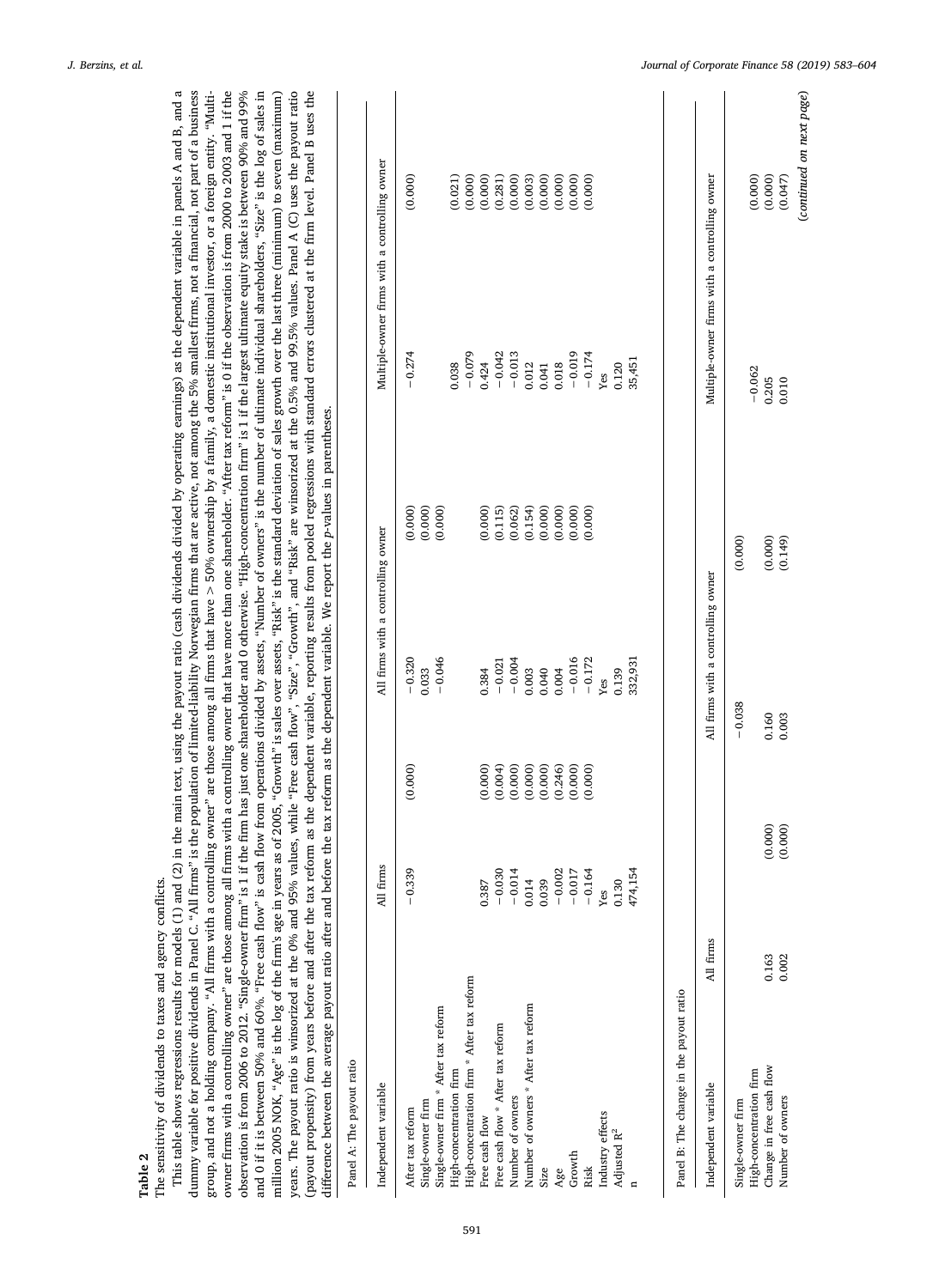| Panel B: The change in the payout ratio    |           |                                                         |                                                                                         |                                                                                                                                                         |                                                                                         |                                                                                                                                                                           |                                                                                                                                                                                                                                                                                                                        |  |
|--------------------------------------------|-----------|---------------------------------------------------------|-----------------------------------------------------------------------------------------|---------------------------------------------------------------------------------------------------------------------------------------------------------|-----------------------------------------------------------------------------------------|---------------------------------------------------------------------------------------------------------------------------------------------------------------------------|------------------------------------------------------------------------------------------------------------------------------------------------------------------------------------------------------------------------------------------------------------------------------------------------------------------------|--|
| Independent variable                       | All firms |                                                         |                                                                                         | All firms with a controlling owner                                                                                                                      |                                                                                         | Multiple-owner firms with a controlling owner                                                                                                                             |                                                                                                                                                                                                                                                                                                                        |  |
| Change in size                             | 0.084     | (0.000)                                                 |                                                                                         | $\begin{array}{r} 0.002 \\ -0.118 \\ -0.004 \\ -0.158 \\ \text{Yes} \\ 0.044 \\ 0.044 \\ 33,493 \end{array}$                                            | $\begin{array}{l} (0.000) \\ (0.000) \\ (0.064) \\ (0.000) \\ (0.000) \end{array}$      | $\begin{array}{r} 0.002 \\ -0.130 \\ -0.002 \\ -0.084 \\ \text{Yes} \\ 0.062 \\ 0.062 \\ 3.803 \\ \end{array}$                                                            | $\begin{array}{c} (0.000) \\ (0.000) \\ (0.724) \\ (0.006) \\ (0.006) \end{array}$                                                                                                                                                                                                                                     |  |
| Age                                        | $-0.088$  | (0.000)                                                 |                                                                                         |                                                                                                                                                         |                                                                                         |                                                                                                                                                                           |                                                                                                                                                                                                                                                                                                                        |  |
| Change in growth                           | $-0.012$  | (0.000)                                                 |                                                                                         |                                                                                                                                                         |                                                                                         |                                                                                                                                                                           |                                                                                                                                                                                                                                                                                                                        |  |
| Change in risk                             | $-0.089$  | (0.000)                                                 |                                                                                         |                                                                                                                                                         |                                                                                         |                                                                                                                                                                           |                                                                                                                                                                                                                                                                                                                        |  |
| Industry effects                           | Yes       |                                                         |                                                                                         |                                                                                                                                                         |                                                                                         |                                                                                                                                                                           |                                                                                                                                                                                                                                                                                                                        |  |
| Adjusted $\rm R^2$                         | 0.069     |                                                         |                                                                                         |                                                                                                                                                         |                                                                                         |                                                                                                                                                                           |                                                                                                                                                                                                                                                                                                                        |  |
|                                            | 67,889    |                                                         |                                                                                         |                                                                                                                                                         |                                                                                         |                                                                                                                                                                           |                                                                                                                                                                                                                                                                                                                        |  |
| Panel C: The payout propensity             |           |                                                         |                                                                                         |                                                                                                                                                         |                                                                                         |                                                                                                                                                                           |                                                                                                                                                                                                                                                                                                                        |  |
|                                            |           | All firms                                               |                                                                                         | All firms with a controlling owner                                                                                                                      |                                                                                         |                                                                                                                                                                           | Multiple-owner firms with a controlling owner                                                                                                                                                                                                                                                                          |  |
| After tax reform                           |           | $-0.258$                                                | (0.000)                                                                                 | $-0.229$<br>$0.022$                                                                                                                                     |                                                                                         | $-0.201$                                                                                                                                                                  | (0.000)                                                                                                                                                                                                                                                                                                                |  |
| Single-owner firm                          |           |                                                         |                                                                                         |                                                                                                                                                         |                                                                                         |                                                                                                                                                                           |                                                                                                                                                                                                                                                                                                                        |  |
| Single-owner firm * After tax reform       |           |                                                         |                                                                                         | $-0.039$                                                                                                                                                | $(0.000)$<br>$(0.000)$<br>$(0.000)$                                                     |                                                                                                                                                                           |                                                                                                                                                                                                                                                                                                                        |  |
| High-concentration firm                    |           |                                                         |                                                                                         |                                                                                                                                                         |                                                                                         |                                                                                                                                                                           |                                                                                                                                                                                                                                                                                                                        |  |
| High-concentration firm * After tax reform |           |                                                         |                                                                                         |                                                                                                                                                         |                                                                                         | $\begin{array}{r} 0.005 \\ -0.040 \\ -0.363 \\ 0.064 \\ -0.008 \\ -0.008 \\ 0.0066 \\ -0.024 \\ -0.020 \\ -0.021 \\ \text{Yes} \\ 0.115 \\ 0.115 \\ 0.115 \\ \end{array}$ | $\begin{array}{l} (0.742) \\ (0.000) \\ (0.000) \\ (0.000) \\ (0.001) \\ (0.001) \\ (0.001) \\ (0.000) \\ (0.001) \\ (0.000) \\ (0.000) \\ (0.000) \\ (0.000) \\ (0.000) \\ (0.000) \\ (0.000) \\ (0.000) \\ (0.000) \\ (0.000) \\ (0.000) \\ (0.000) \\ (0.000) \\ (0.000) \\ (0.000) \\ (0.000) \\ (0.000) \\ (0.00$ |  |
| Free cash flow                             |           | 0.333                                                   |                                                                                         |                                                                                                                                                         |                                                                                         |                                                                                                                                                                           |                                                                                                                                                                                                                                                                                                                        |  |
| Free cash flow * After tax reform          |           | 0.063                                                   | $(0.000)$<br>$(0.000)$<br>$(0.000)$<br>$(0.000)$<br>$(0.000)$<br>$(0.000)$<br>$(0.000)$ |                                                                                                                                                         | $(0.000)$<br>$(0.000)$<br>$(0.000)$<br>$(0.000)$<br>$(0.000)$<br>$(0.000)$<br>$(0.000)$ |                                                                                                                                                                           |                                                                                                                                                                                                                                                                                                                        |  |
| Number of owners                           |           |                                                         |                                                                                         |                                                                                                                                                         |                                                                                         |                                                                                                                                                                           |                                                                                                                                                                                                                                                                                                                        |  |
| Number of owners * After tax reform        |           |                                                         |                                                                                         |                                                                                                                                                         |                                                                                         |                                                                                                                                                                           |                                                                                                                                                                                                                                                                                                                        |  |
| Size                                       |           | $\begin{array}{r} -0.011 \\ 0.011 \\ 0.056 \end{array}$ |                                                                                         |                                                                                                                                                         |                                                                                         |                                                                                                                                                                           |                                                                                                                                                                                                                                                                                                                        |  |
| Age                                        |           | 0.004                                                   |                                                                                         |                                                                                                                                                         |                                                                                         |                                                                                                                                                                           |                                                                                                                                                                                                                                                                                                                        |  |
| Growth                                     |           |                                                         |                                                                                         |                                                                                                                                                         |                                                                                         |                                                                                                                                                                           |                                                                                                                                                                                                                                                                                                                        |  |
| Risk                                       |           | $-0.019$<br>$-0.157$                                    |                                                                                         |                                                                                                                                                         |                                                                                         |                                                                                                                                                                           |                                                                                                                                                                                                                                                                                                                        |  |
| Industry effects                           |           | Yes                                                     |                                                                                         |                                                                                                                                                         |                                                                                         |                                                                                                                                                                           |                                                                                                                                                                                                                                                                                                                        |  |
| Adjusted R <sup>2</sup>                    |           | 0.116                                                   |                                                                                         | $\begin{array}{l} 0.325 \\ 0.080 \\ 0.001 \\ 0.001 \\ 0.002 \\ 0.003 \\ 0.007 \\ -0.0157 \\ \text{Yes} \\ 0.122 \\ 0.137,470 \\ 337,470 \\ \end{array}$ |                                                                                         |                                                                                                                                                                           |                                                                                                                                                                                                                                                                                                                        |  |
|                                            |           | 480,360                                                 |                                                                                         |                                                                                                                                                         |                                                                                         |                                                                                                                                                                           |                                                                                                                                                                                                                                                                                                                        |  |

**Table 2** (*continued*)

 ${\tt Table\ 2}$  (continued)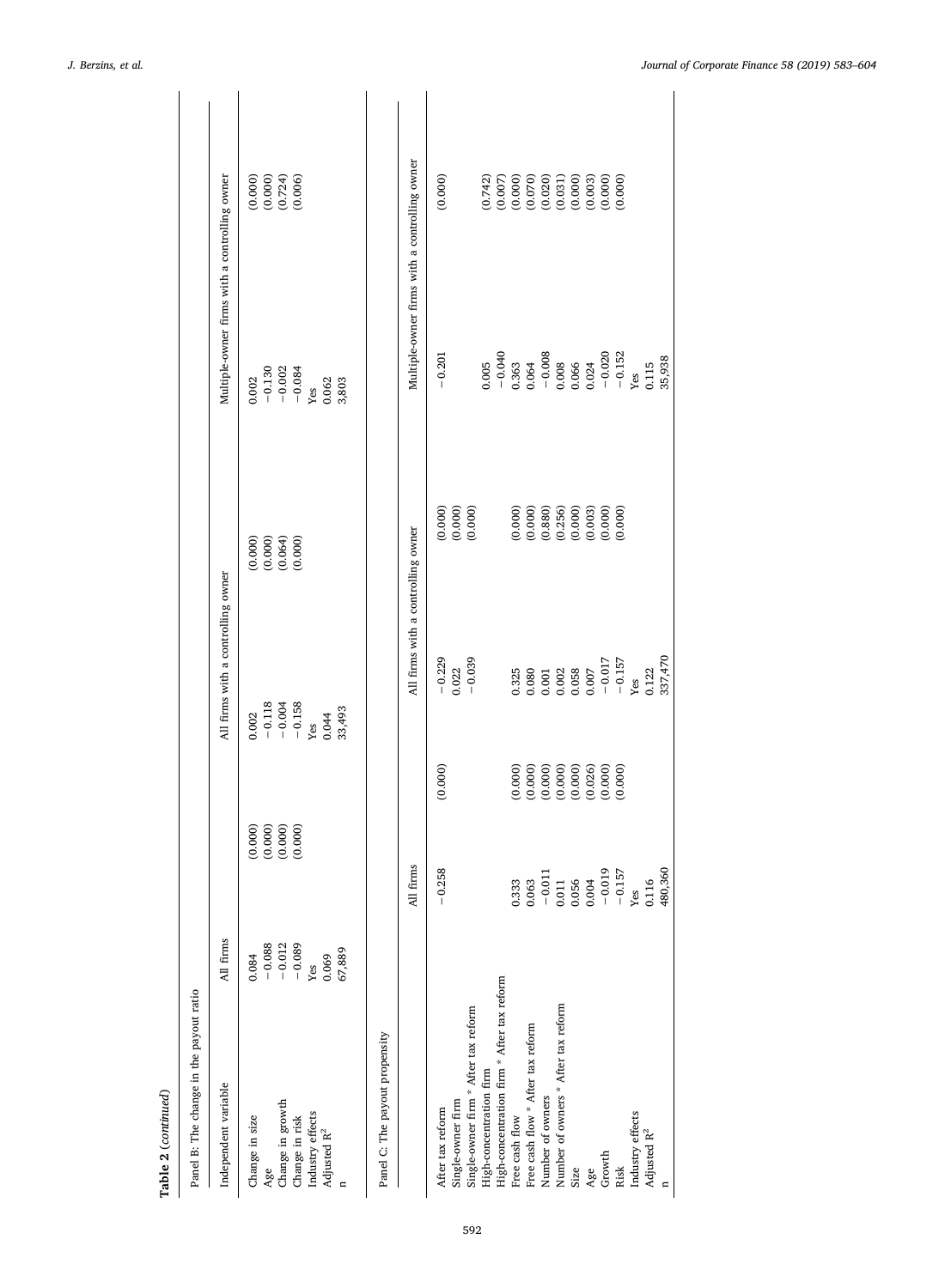by the volatility of sales growth over the last three (minimum) to seven (maximum) years. Dividends have been shown to be inversely associated with risk [\(Grullon et al., 2002](#page-20-23)). Finally, we include the *Number of owners* and its interaction with the after-tax-reform dummy to account for possible coordination problems among shareholders with unequal dividend preferences that might reduce the elasticity of dividends to taxes ([Jacob and Michaely, 2017\)](#page-20-8)*.*

We first estimate (1) on the population of all firms regardless of ownership structure. In this version of (1) we do not include the ownership variable, predicting  $β_1 < 0$ ,  $β_4 > 0$ ,  $β_5 < 0$ , and  $β_7 > 0$ . We predict  $β_5 < 0$  because the tax cost of paying out free cash flow is higher after the tax increase. Similarly, we expect  $\beta$ <sub>7</sub> > 0 because the need to coordinate more owners might make it harder to reduce dividends after the tax increase. For the control variables, we predict  $β_8 > 0, β_9 > 0, β_{10} < 0,$  and  $β_{11} < 0$ . Because we have several observations for each firm, we cluster standard errors at the firm level. $^{17}$  We use industry dummies and year fixed effects in all specifications.<sup>[18](#page-10-1)</sup> Moreover, we account for unobserved cross-sectional heterogeneity by considering the change in payout within each firm as described in model (2) below. Because all our hypotheses and regressions are about the change in dividends rather than the level, persistent dividend determinants will not matter.

When using the subsample of firms with a controlling shareholder, we measure *Ownership* in (1) by the dummy variable *Singleowner firm*, which we also interact with *After tax reform*. We expect a negative coefficient for the interaction term, because singleowner firms have no shareholder conflict and can cut dividends when the dividend tax increases without producing higher agency costs. Narrowing the sample further to multiple-owner firms with a controlling shareholder and either high or low ownership concentration, we measure *Ownership* as *High-concentration firm* (the majority shareholder's equity stake is 90–99% as opposed to 50–60%), which we also interact with *After tax reform.* We expect a negative coefficient for the interaction term, because highconcentration firms have lower potential agency conflicts and hence find it less costly to reduce dividends to save taxes for their shareholders.

[Table 2](#page-8-0) shows the results. Panel A presents the estimates of model (1). The strongly negative coefficient for the post-reform dummy in all three samples shows that the large decrease in payout we found in [Table 1](#page-7-0) persists even when we account for the heterogeneity of firm characteristics. These results support H1.

As in [Table 1,](#page-7-0) we use the sample of firms with a controlling owner to test H2. Single-owner firms (no shareholder conflict) experience a larger decrease than do multiple-owner firms, the interaction term being −0.0463. Multiple-owner firms with high ownership concentration (low shareholder conflict) reduce their payout more than do low-concentration firms (high shareholder conflict), because the interaction term is −0.0792. Controlling for firm characteristics, the expected decrease in payout ratio is 8 percentage points smaller in firms with large conflict potential. This difference is economically large, considering that the average decrease is 25 percentage points and that the post-reform average payout ratio is 18%. Higher free cash flow is associated with higher dividends in every sample, although the association in majority-held firms is weaker after the tax shock.

As expected from the coordination argument, having a larger number of shareholders reduces the tax elasticity of dividends. Finally, the control variables relate to dividends as predicted: Larger, older firms with fewer growth opportunities and lower risk pay higher dividends. $19$ 

<span id="page-10-3"></span>As an alternative to (1), we estimate a model where the dependent variable is the average payout ratio after (2006–2012) minus before (2000−2003) the tax reform:

$$
\Delta D_i = \alpha + \beta_1 \text{Ownership}_i + \beta_2 \Delta Free \cosh flow_i + \beta_3 \text{Number of owners}_i
$$
  
+  $\beta_4 \Delta Size_i + \beta_5 Age_i + \beta_6 \Delta Growth_i + \beta_7 \Delta Risk_i + \varepsilon_i,$  (2)

where *Δ* denotes difference. This model uses less information than (1) does, but reduces the possible problem caused by autocorrelated independent variables ([Bertrand et al., 2004\)](#page-20-24). *Ownership* is measured as the average for 2000–2003, and *Age* is measured in 2005.

Panel B presents the estimates of (2). We once more find that single-owner firms reduce their dividends more after the tax increase than multiple-owner firms do, and that high-concentration firms with multiple owners reduce payout more than low-concentration firms do. Increased free cash flow is associated with higher dividends after the tax reform. Having more owners reduces the decrease in payout, although the result is rather weak. Increased size and decreased risk are associated with higher dividends.

Panel C uses payer status rather than payout ratio as the dependent variable. Consistent with the results using payout ratios in Panel B, we find that the likelihood of paying dividends decreases after the tax reform, and that the decrease is more pronounced for single-owner and high-concentration firms.

## *4.2. Robustness of the baseline results*

We will now investigate the robustness of the findings in [Table 2](#page-8-0), which are consistent with H1 and H2. One concern about the

<span id="page-10-0"></span><sup>&</sup>lt;sup>17</sup> No result changes if we use standard errors double-clustered at the firm level in order to account for possibly dependent observations in the cross-section.

<span id="page-10-1"></span><sup>&</sup>lt;sup>18</sup> All firms are classified according to their NAIC industry code at the five-digit level. We use these codes to assign a firm into one of 18 broad industrial sectors.

<span id="page-10-2"></span><sup>&</sup>lt;sup>19</sup> Institutional investors pay no taxes on dividends and capital gains. Therefore, their dividend decision does not reflect the tradeoff between tax effects and agency effects. Consistent with this fact, we find in unreported regressions that firms controlled by institutions barely change their payout after the tax reform. The coefficients on the main agency variables remain unchanged and are in line with our predictions.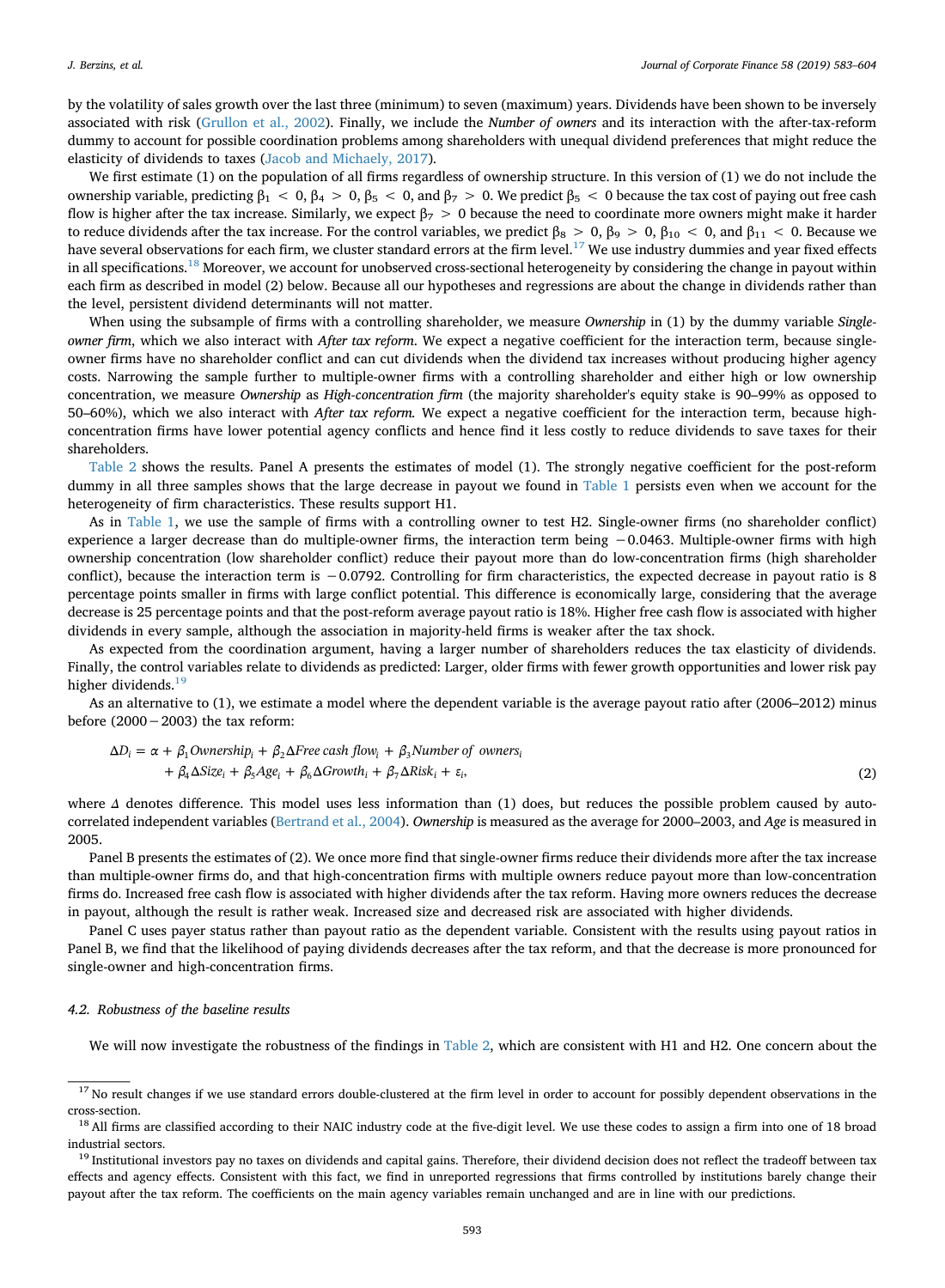classic payout measure we use (dividends to earnings) is that controlling owners may inflate it by manipulating reported earnings downwards to mislead minority owners ([La Porta et al., 2000\)](#page-21-10). We address this problem in three ways. First, such manipulation is not possible for the positive dividends dummy used in Panel C of [Table 2,](#page-8-0) which produces the same results as in Panels A and B. Second, we measure payout in Table A.1 of the Online Appendix as dividends to sales and as dividends to assets. Both measures might be harder to manipulate than dividends to earnings ([La Porta et al., 2000\)](#page-21-10). The results are consistent with those in [Table 2](#page-8-0).

Third, the change in payout after the tax reform might come from firms that stop paying dividends altogether (omissions) or from reductions in still positive dividends (decreases). Along the lines of [Chetty and Saez \(2005\)](#page-20-0), we therefore examine dividend changes at the extensive margin by considering the proportion of firms with dividend omissions. We also consider the intensive margin by analyzing firms with dividend decreases, which we define as firms that pay dividends both before and after the reform, but that reduce dividends by at least 20% after the reform. Table A.2 shows that firms with higher potential for agency conflicts change dividends less both at the extensive margin (Panel A) and at the intensive margin (Panel B), with the former effect being larger than the latter. Thus, dividend changes around the tax reform are more likely to come from omissions than from decreases, particularly when shareholder conflicts are moderate. This finding is in line with our main results. $^{20}$  $^{20}$  $^{20}$ 

A major rationale of the tax reform was to reduce the gap between the taxation of capital income (dividends and capital gains) and labor income by increasing the tax on capital income for individuals ([Sørensen, 2005\)](#page-21-7). Therefore, one might suspect that the reduced dividend income we have observed has been compensated for by increased labor income, making total payout insensitive to the tax increase**.** Such compensation might be more likely in firms controlled by a family, which constitute 94% of the majority-held firms in our sample. If this compensating labor income does not materialize, we expect total payout to decrease and cash holdings to increase.

Panel A of Table A.3 shows the labor income paid to the firm's shareholders. We normalize labor income by the sum of the firm's earnings and labor income to shareholders. These gross earnings reflect resources that can be paid to the owners, whether as dividend income or labor income. The figures show that the labor income either stays constant or decreases after the dividend tax increase, and that the effect is unrelated to potential shareholder conflicts. For instance, the average ratio of labor income to gross earnings is unchanged at 64% for all firms with a controlling shareholder, and the change is not significantly different in low- and highconcentration firms. Hence, it seems increased labor income is not used to offset reduced dividend income.

Panel B shows the average dividends paid from the firm to its shareholders per unit of gross earnings. The results are in line with those in [Table 1:](#page-7-0) Dividends decrease after the tax reform, and the decrease is smaller the higher the potential agency conflict.

The findings in Panels A and B show that firms reduce total payout to shareholders per unit of gross earnings after the dividend tax increase. This evidence suggests the firm might have increased its cash holdings. This intuition is confirmed by Panel C, which shows the average, annual change in cash holdings per unit of gross earnings. The figures show that while the cash holdings decrease slightly before the tax reform, they increase afterwards. Finally, in Panel D we replace the dividends to earnings ratio of the baseline model by salary to gross earnings and by dividends to gross earnings, respectively. The estimates show that, unlike dividends, labor income to shareholders is insensitive to the tax reform. Thus, our main results are not due to substitution between dividend income and labor income.

We have so far ignored potential agency conflicts between owners and managers, arguing that this problem is generally small in our sample, where the dominating agency conflict is between majority and minority shareholders. However, the controlling family might have concerns about potential conflicts with a CEO who is not recruited from the family ([Anderson and Reeb, 2003](#page-20-25)). Accordingly, family-controlled firms without a family CEO might pay higher dividends not to reduce shareholder conflicts, but to reduce shareholder–manager conflicts. In Table A.4 we estimate (1) in family-controlled firms that do vs. do not have a family CEO. The estimates show that the sensitivity of dividends to taxes, ownership concentration, and free cash flow is very similar in the two samples. Thus, concerns for shareholder–manager conflicts do not dominate concerns for shareholder conflicts when majority shareholders make the dividend decision.

The baseline regression in [Table 2](#page-8-0) shows that the tax elasticity of dividends is smaller the more difficult the shareholder coordination problem as measured by a larger number of shareholders. However, the estimates for the agency variables suggest that this coordination story is not an alternative explanation of the inverse relationship between dividends and ownership concentration. In Panel A of Table A.5 we analyze the coordination story further by estimating the baseline model in four samples where the number of shareholders in the firm is the same within each sample. The results show that no main relationship from [Table 2](#page-8-0) changes.

In Panel B we account for the size of the controlling family. We do this to capture both regular coordination concerns as discussed above and conflicts that might be more common in groups with strong emotional ties and a long history. We find that firms with more owners in the controlling family decrease their payout more rather than less after the tax reform. This result is inconsistent with the coordination story, which predicts that having more shareholders makes coordination more difficult and dividends less sensitive to tax shocks. In contrast, the finding supports the agency story: Having more members in the controlling group might make it harder to agree on private benefits, which in turn makes it less necessary to maintain payout for agency reasons.

Dividends might depend on the owners' wealth, particularly in private firms, where illiquid shares make it costly for shareholders to produce home-made dividends [\(Miller and Modigliani, 1961](#page-21-17)). Thus, low shareholder wealth might make dividends important for financing private consumption. In Panel A of Table A.6, we control for variables that reflect the shareholder's wealth. The estimates show that dividends drop less the lower the minority shareholders' wealth, strengthening the argument that the minority shareholders' financial position matters when the majority shareholder makes the dividend decision. This is also the message in Panel B,

<span id="page-11-0"></span> $20$  Unreported findings on dividend initiations and increases are consistent with our main result: Single-owner firms and high-concentration firms are significantly less likely to initiate or increase dividends after the tax reform.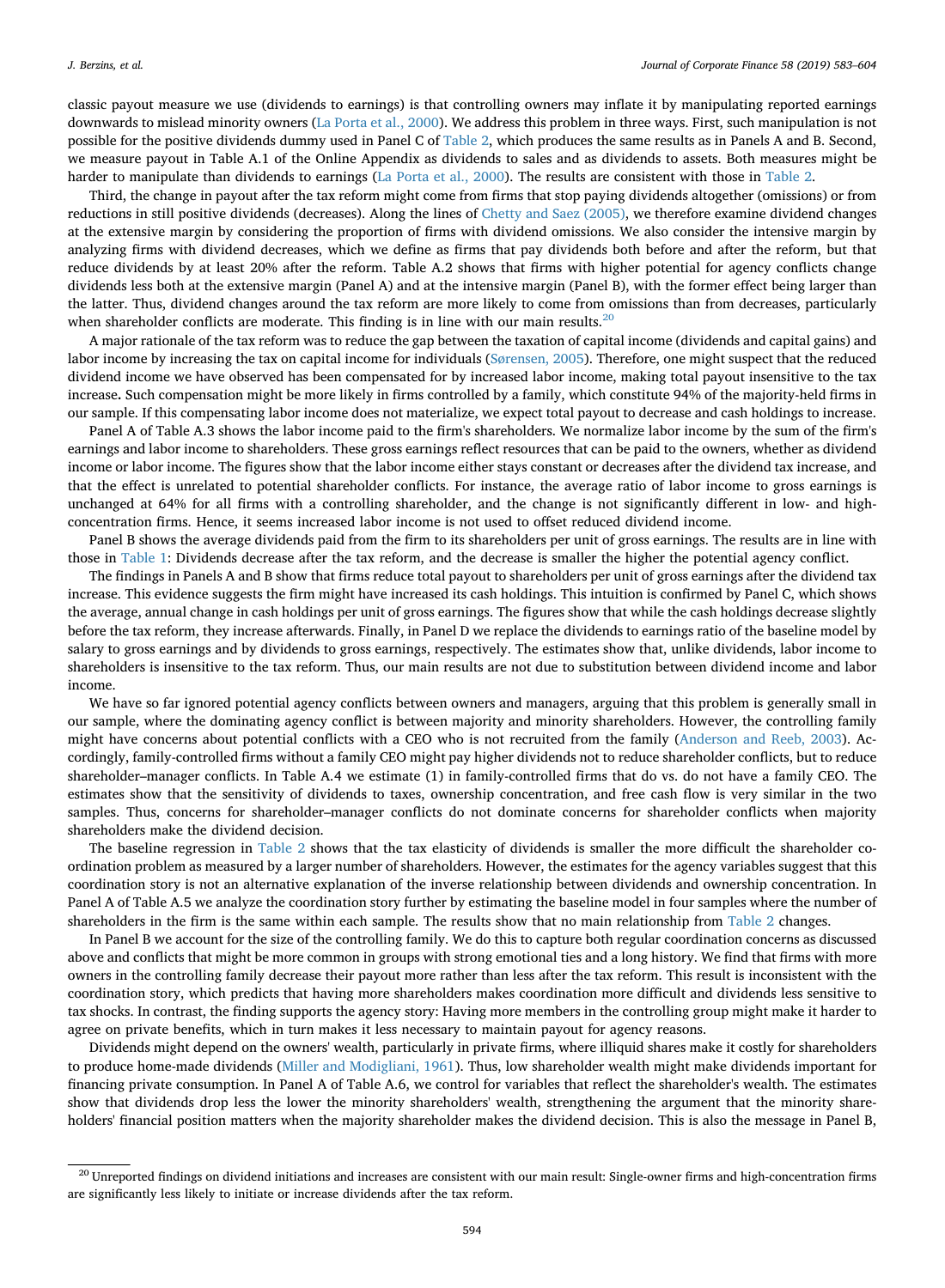which shows that a more fragmented structure of minority shareholdings (measured by a lower Herfindahl index of minority stakes) is associated with higher dividends after the tax reform. This finding suggests that weaker minority shareholders are paid higher dividends as protection against expropriation. Importantly, the coefficients on our main variables in both panels are virtually unchanged from those in the baseline case. Hence, neither shareholder wealth nor the composition of the minority stakes is an alternative explanation of our agency story.

Independent variables that are serially correlated might lead to inconsistent standard errors [\(Bertrand et al., 2004](#page-20-24)). To reduce this possibility, we estimate model (1) in Panel A of Table A.7 by collapsing the annual values for each variable into one average value pre-reform and one average value post-reform. Moreover, we estimate (1) with annual dummies instead of the before/after tax reform dummy in Panel B. The results are consistent with what we found in [Table 1](#page-7-0). Finally, in Panel C we run regressions separately before and after the tax reform. The results show that firms with higher conflict potential pay significantly more after the tax reform.

Our next robustness test uses a version of (1) that interacts every control variable with the post-reform dummy variable. We do this to account for potential shifts in how control variables influence payout around the time of the tax reform. The findings as shown in Table A.8 are consistent with those in [Table 2](#page-8-0).

Finally, there could be a worry that pre-reform payout might affect post-reform payout in ways we have not accounted for. For instance, [Table 1](#page-7-0) shows that high-concentration firms have higher average payout pre-reform than do low-concentration firms. Further, even though we control for several firm characteristics in the regressions, the possibility remains that high-concentration firms differ too much from low-concentration firms for any comparison to be meaningful. To address these issues, we use propensity score matching on firm size, industry, and pre-reform payout ratios. $21$  The results are presented in Table A.9, where the estimates are close to those in Table  $2.22$  $2.22$  This result alleviates the concern that the relationships we have found might be affected by different prereform payout policies or by firms that are not really comparable, at least on observable dimensions.

Altogether, we find no evidence that the relationship between dividends, taxes, and shareholder conflicts depends on the way we measure payout, shifts from reduced dividends to increased salary, conflicts between owners and managers, coordination problems between owners in general and family owners in particular, shareholder wealth, the concentration of minority shareholders' stakes, serially correlated variables, shifts in control variables around the tax reform, or incomparable firms.

## <span id="page-12-0"></span>**5. Trading off tax effects and agency effects under indirect ownership**

In this section we explore whether the choice of organizational form is used to more easily trade off tax effects against agency effects in dividend policy. We can study this mechanism because the tax reform introduced taxes on personal dividends, but not on intercorporate dividends. This reformed tax system might create incentives to own shares through corporate entities, which we call holding companies. The holding company has no special tax status and no economic activity. It does not allow shareholders to avoid taxes permanently, because dividends paid out for consumption trigger personal taxes. However, the cash paid from the operating company to reduce its free cash flow problem can be stored at zero tax costs in the holding company until the owner needs the cash.

We test two hypotheses by analyzing whether the tax increase for individuals, but not for firms, makes shareholders switch from direct to indirect ownership to maintain payout, particularly when potential shareholder conflicts are large. Such a mechanism would support the main result from [Section 4](#page-4-0) by suggesting that shareholders ensure free cash flow can be paid at minimum tax costs when the agency benefit is substantial.

**Hypothesis 3.** The tax increase for individuals makes shareholders switch from direct to indirect ownership (H3).

**Hypothesis 4.** The larger the potential shareholder conflict, the stronger the tendency for shareholders to switch from direct to indirect ownership, and the less sensitive the dividend to the tax shock (H4).

We classify a firm as indirectly owned if at least one of its shareholders is a holding company. If not, the firm is directly owned. We test H3 by analyzing whether indirect ownership is more common after the tax reform than before and whether this is a unique Norwegian phenomenon. We use *t-*tests for the difference before vs. after in the proportion of holding companies and in the proportion of companies with a holding company owner.

Consistent with H3, [Table 3](#page-13-0) documents a strong increase in the use of indirect ownership around the time of the tax reform. Unlike for operating companies, the number of holding companies grows sharply from 725 in 2000 to 5869 in 2012 (column 4). As expected, the large jump happens around the time of the tax reform, the growth being 371% from 2004 to 2005. Also, while 6.3% of the operating companies have a holding company owner in 2004, the fraction almost triples to 18.6% in 2005 and grows every year thereafter to 31.8% in 2012 (column 6).

[Table 3](#page-13-0) also shows that holding companies are increasingly set up by just one investor to own shares in just one operating company. For instance, the average number of owners per holding company decreases from 3.1 in 2004 to 2.2 in 2005 (column 7), while the average number of operating companies per holding company falls from 1.44 to 1.18 (column 8).

To explore whether this large growth in indirect ownership depends on more than increased dividend taxes for individuals, we use a difference-in-difference test to compare the prevalence of holding companies in Norway with the prevalence of holding companies in the neighboring countries Denmark, Finland, and Sweden before and after the Norwegian tax reform. Because the other Nordic

<span id="page-12-1"></span> $^{21}$  We thank an anonymous referee for this suggestion.

<span id="page-12-2"></span><sup>&</sup>lt;sup>22</sup> We use nearest neighbor matching. Caliper matching produces very similar results.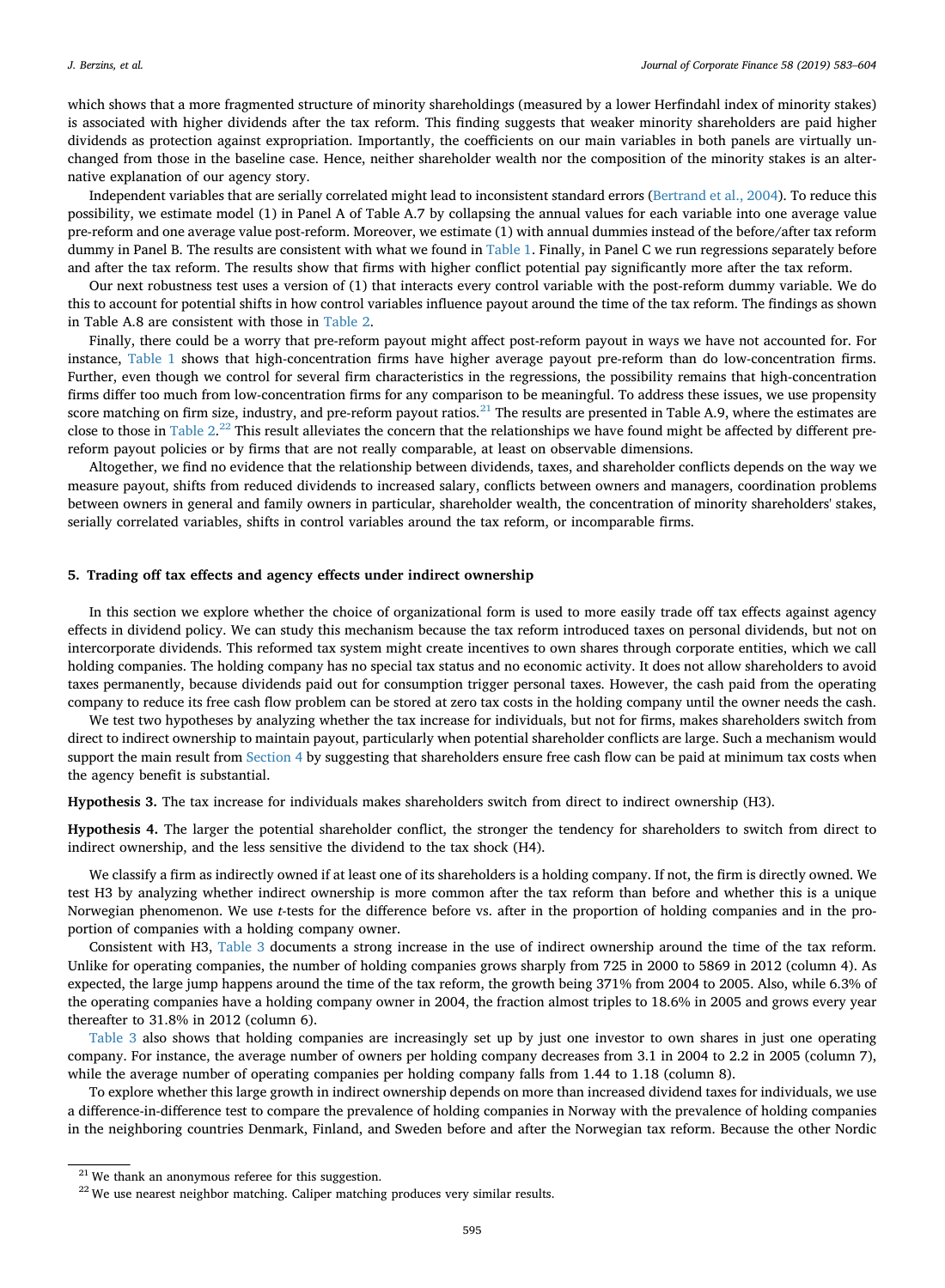### <span id="page-13-0"></span>**Table 3**

Operating companies and holding companies.

This table presents aggregate statistics for the prevalence of operating companies and holding companies, and for how these companies are owned. An operating company is sampled from the population of limited-liability Norwegian companies that are active, not among the 5% smallest firms, not financials, not part of a business group, but is a firm where > 50% of the equity is owned by a family, a domestic institutional investor, or a foreign entity. A holding company has some ownership stake in an operating company and either has a sales-to-assets ratio under 5% or uses the Statistics Norway sector code for a holding company. A holding company may have a parent, but the parent cannot be a subsidiary. Ownership is based on ultimate cash flow rights. Except for column 1, we exclude single-owner operating companies. Columns 1–4 show the number of companies. The bottom three rows show statistics from the pooled samples in the two subperiods. "All (.)" refers to the sample of all private limitedliability companies and not just those with a controlling shareholder. In the last row we report the *p*-values (in parentheses) for the differences between the two subperiod averages.

| Year                           | 1                      | $\mathbf{2}$                                         | 3                                   | 4                    | 5                                     | 6                                                                | 7                                   | 8                                                | 9                                                   | 10                                                                            |
|--------------------------------|------------------------|------------------------------------------------------|-------------------------------------|----------------------|---------------------------------------|------------------------------------------------------------------|-------------------------------------|--------------------------------------------------|-----------------------------------------------------|-------------------------------------------------------------------------------|
|                                | Operating<br>companies | Operating<br>companies<br>with<br>multiple<br>owners | Owners in<br>operating<br>companies | Holding<br>companies | Owners<br>per<br>operating<br>company | Fraction<br>operating<br>companies<br>with<br>holding<br>company | Owners<br>per<br>holding<br>company | Operating<br>companies<br>per holding<br>company | Holding<br>companies<br>per<br>operating<br>company | Fraction<br>single-owner<br>operating<br>companies<br>with holding<br>company |
| 2000                           | 45,985                 | 22,611                                               | 56,961                              | 725                  | 2.92                                  | 4.9%                                                             | 3.68                                | 1.54                                             | 1.03                                                | 3.4%                                                                          |
| 2001                           | 47,727                 | 23,470                                               | 58,023                              | 796                  | 2.87                                  | 5.5%                                                             | 3.36                                | 1.58                                             | 1.03                                                | 3.6%                                                                          |
| 2002                           | 48,209                 | 23,733                                               | 58,472                              | 853                  | 2.86                                  | 5.5%                                                             | 3.30                                | 1.52                                             | 1.04                                                | 3.5%                                                                          |
| 2003                           | 49,911                 | 24,431                                               | 60,430                              | 904                  | 2.84                                  | 5.7%                                                             | 3.27                                | 1.52                                             | 1.03                                                | 3.5%                                                                          |
| 2004                           | 49,911                 | 24,462                                               | 60,444                              | 1,047                | 2.82                                  | 6.3%                                                             | 3.11                                | 1.44                                             | 1.05                                                | 3.7%                                                                          |
| 2005                           | 49,407                 | 22,577                                               | 55,820                              | 4,471                | 2.82                                  | 18.6%                                                            | 2.21                                | 1.18                                             | 1.29                                                | 14.1%                                                                         |
| 2006                           | 50,063                 | 22,162                                               | 53,792                              | 5,404                | 2.81                                  | 22.5%                                                            | 1.82                                | 1.19                                             | 1.31                                                | 14.9%                                                                         |
| 2007                           | 49,821                 | 20,772                                               | 52,136                              | 5,687                | 2.89                                  | 25.5%                                                            | 1.83                                | 1.18                                             | 1.28                                                | 14.1%                                                                         |
| 2008                           | 50,187                 | 20,298                                               | 51,316                              | 5,887                | 2.95                                  | 27.4%                                                            | 1.90                                | 1.19                                             | 1.28                                                | 14.1%                                                                         |
| 2009                           | 50,121                 | 19,710                                               | 49,802                              | 5,965                | 2.94                                  | 28.6%                                                            | 1.89                                | 1.19                                             | 1.28                                                | 14.4%                                                                         |
| 2010                           | 50,417                 | 19,247                                               | 48,886                              | 5,957                | 2.93                                  | 29.4%                                                            | 1.89                                | 1.19                                             | 1.27                                                | 14.7%                                                                         |
| 2011                           | 49,151                 | 18,306                                               | 46,331                              | 5,851                | 2.92                                  | 30.5%                                                            | 1.88                                | 1.20                                             | 1.27                                                | 14.7%                                                                         |
| 2012                           | 49,280                 | 17,450                                               | 52,341                              | 5,869                | 3.92                                  | 31.8%                                                            | 2.64                                | 1.20                                             | 1.28                                                | 14.3%                                                                         |
| All (2000-2004)                | 92,036                 | 60,704                                               | 224,265                             | 2,757                | 3.85                                  | 5.7%                                                             | 4.48                                | 1.54                                             | 1.09                                                | 4.3%                                                                          |
| All (2005-2012)                | 112,092                | 66,695                                               | 278,438                             | 18,407               | 4.04                                  | 24.9%                                                            | 2.55                                | 1.22                                             | 1.31                                                | 15.7%                                                                         |
| ( <i>p</i> -value, difference) |                        |                                                      |                                     |                      | (0.000)                               | (0.000)                                                          | (0.000)                             | (0.000)                                          | (0.000)                                             | (0.000)                                                                       |

countries did not change tax-based incentives for indirect ownership in this period, and because their regulatory environments are similar in general, these countries constitute a natural control group.

[Fig. 2](#page-14-0) and Panel A of [Table 4](#page-15-0) document that the upwards shift in the number of Norwegian holding companies after the Norwegian tax reform has no equivalent elsewhere. This impression is supported by the estimates in Panel B. The expected ratio of holding companies to all companies increases by about 10 percentage points more in Norway than in any other country around the time of the tax reform. Thus, a tax reform that allows for paying tax-free dividends to firms but not to individuals produces a large, new layer of tax-free intermediaries between operating firms and their ultimate, taxable owners. This evidence is consistent with H3.

We can use this new layer of indirect ownership to better understand how firms with different agency costs respond differently to the tax shock. Indirect ownership allows for tax-free payout of free cash flow that would otherwise be at the majority shareholder's discretion inside the firm. The higher tax on dividends paid by individuals might therefore produce a positive link between conflict potential and indirect ownership. Given H2, firms with indirect ownership will also decrease their dividends less after the tax shock. H4 predicts that a move from direct to indirect ownership is more likely in firms with a higher potential for agency conflicts, and that the dividends of indirectly owned firms will respond less negatively to the tax shock.

We examine H4 by first extending the univariate tests used for H1, looking separately at firms with and without indirect ownership. We expect that indirectly owned firms decrease payout less after the tax shock, and that the decrease is smaller the larger the conflict potential.

As predicted, [Table 5](#page-16-0) shows that payout does indeed decrease less with indirect ownership except in single-owner firms, where shareholder conflicts cannot exist. In the sample of indirectly owned firms, which have the lower tax costs of dividends after the reform, low-concentration firms (high conflict potential) reduce their payout by fewer percentage points than do high-concentration firms (low conflict potential), the numbers being 16 and 25 percentage points, respectively. Among the directly owned firms, the numbers are 19 and 31 percentage points, respectively. Both differences in payout response are economically large and statistically significant at the 1% level. These results are also consistent with the findings for H2 in [Section 4.](#page-4-0)

<span id="page-13-1"></span>The second test of H4 accounts for the possibility that if firms with higher conflict potential plan to pay higher dividends, they might self-select into indirect ownership to reduce taxes. This means the tax cost will differ across our sample firms according to conflict severity, which could affect identification. To address this possibility, we estimate an endogenous switching model consisting of a selection equation and a dividend equation [\(Maddala, 1983](#page-21-18); [Song, 2004](#page-21-19); [Li and Prabhala, 2007\)](#page-21-20). We add instruments that have an exogenous effect on whether a firm is indirectly owned. The selection equation is: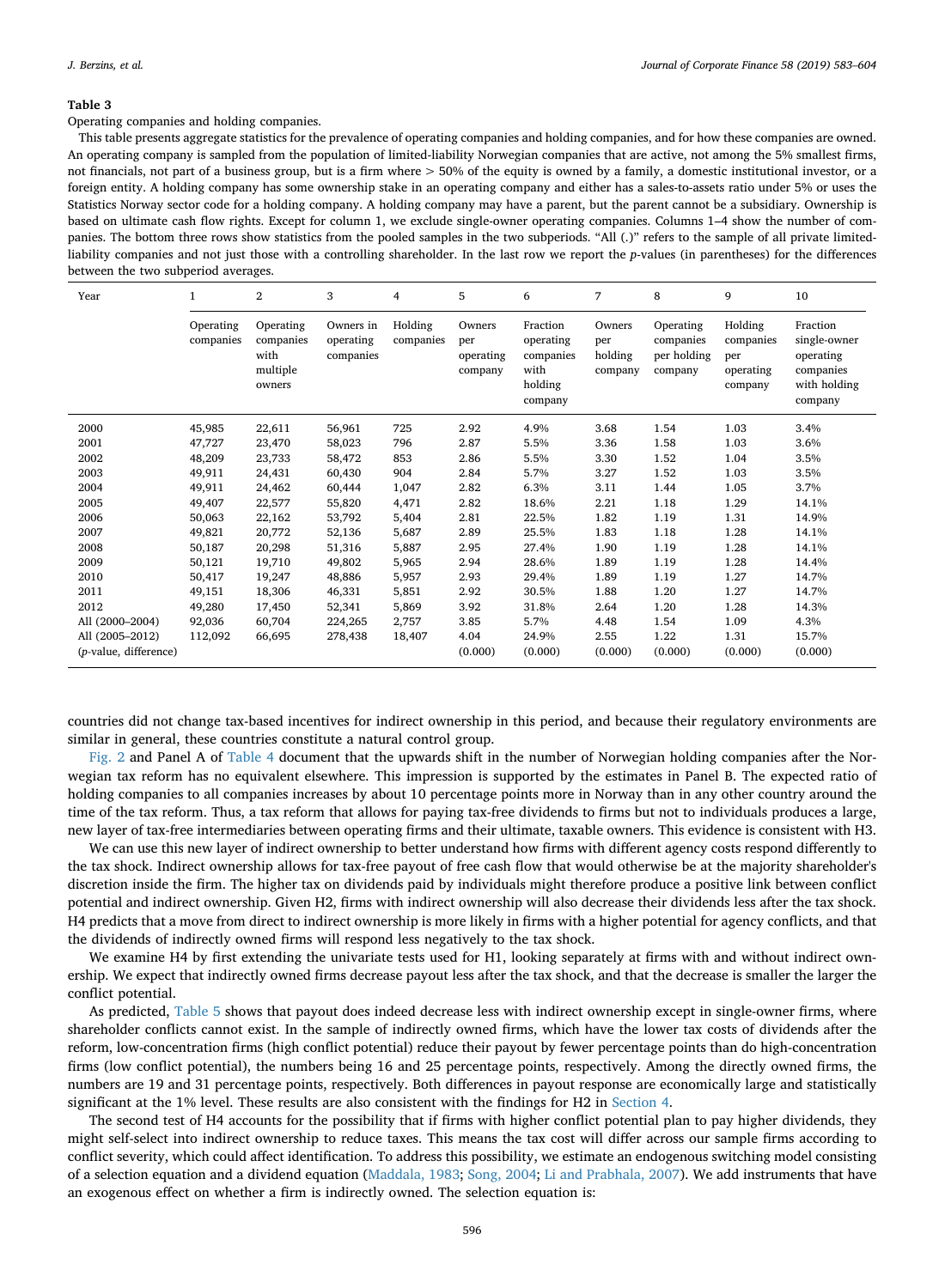<span id="page-14-0"></span>

**Fig. 2.** Holding companies in Denmark, Finland, Norway, and Sweden. This figure shows the ratio of holding companies to all companies in four Nordic countries. The sample is based on the sector code for holding companies. Data sources: Statistics Denmark, Statistics Finland, Statistics Norway, and Statistics Sweden.

$$
IO_{it} = \alpha + \beta_1 After \ tax \ reform_{it} + \beta_2 Number \ of \ investments_{it} + \beta_3 Large \ equity \ base_{it}
$$
  
+  $\beta_4$ Ownership<sub>it</sub> +  $\beta_5$ Free \ cash flow<sub>it</sub> +  $\beta_6$ Number of owners<sub>i</sub>  
+  $\beta_7$ Size<sub>it</sub> +  $\beta_8$ Age<sub>it</sub> +  $\beta_9$  Growth<sub>it</sub> +  $\beta_{10}$ Risk<sub>it</sub> +  $\eta_{it}$  (3)

 $IO_{it} = 1$  if the firm has indirect owners and 0 otherwise. Firms will presumably be indirectly owned if the benefit of this organizational form exceeds the cost. We use *Number of investments* and *Large equity base* as instruments for indirect ownership. *Number of investments* is the largest number of firms any of the firm's shareholders invest in. *Large equity base* equals 1 if the largest shareholder's investment in the firm exceeds the regulatory minimum share capital for holding companies, which is NOK 100,000. Given the fixed cost of setting up a holding company, indirect ownership is worthwhile for non-tax reasons only if the holding company can be used to manage multiple investments or large investments (the relevance condition).<sup>[23](#page-14-1)</sup> The number of investments the shareholder makes or whether the investment in question is above a fixed threshold are unlikely to directly influence the payout ratio (the exclusion restriction). Finally, we add the control variables from (1).

The dividend equation of the switching model is identical to the dividend equation in (1), and we estimate the equation separately for the two organizational forms. Because firms can self-select into one of the groups, the two error terms of (1) (one for each organizational form) are assumed to be possibly correlated with the error term of (3). We make the standard assumption that the three error terms have a trivariate normal distribution.

This switching model, which consists of (1) and (3), allows us to measure the change in payout after the tax reform in (1) while controlling for self-selection into indirect ownership in (3). Moreover, (3) estimates characteristics of firms that are more likely to be indirectly owned.

We also estimate a switching model using the dividend change equation in (2) and the following selection equation:

$$
IO_i = \alpha + \beta_1 \text{Earlier indirect ownership} + \beta_2 \text{Number of investments}_i + \beta_3 \text{Large equity base}_i
$$
  
+  $\beta_4$ Ownership<sub>i</sub> +  $\beta_5$ Free cash flow<sub>i</sub> +  $\beta_6$ Number of owners<sub>i</sub>  
+  $\beta_7$ Size<sub>i</sub> +  $\beta_8$ Age<sub>i</sub> +  $\beta_9$  Growth<sub>i</sub> +  $\beta_{10}$ Risk<sub>i</sub> +  $\eta_i$  (4)

<span id="page-14-1"></span> $^{23}$  Setting up a holding company involves several fixed costs. Out-of-pocket setup costs are registration and auditing fees totaling NOK 6000 (about US\$700), while the annual auditing fee is around NOK 15,000 (about US\$1750). These costs are tax deductible at a 28% tax rate. Because the average dividend received by a holding company in our sample is NOK 0.5 million, the average tax saving of indirect ownership exceeds the cost by a wide margin. Source: [www.smbinfo.no.](http://www.smbinfo.no)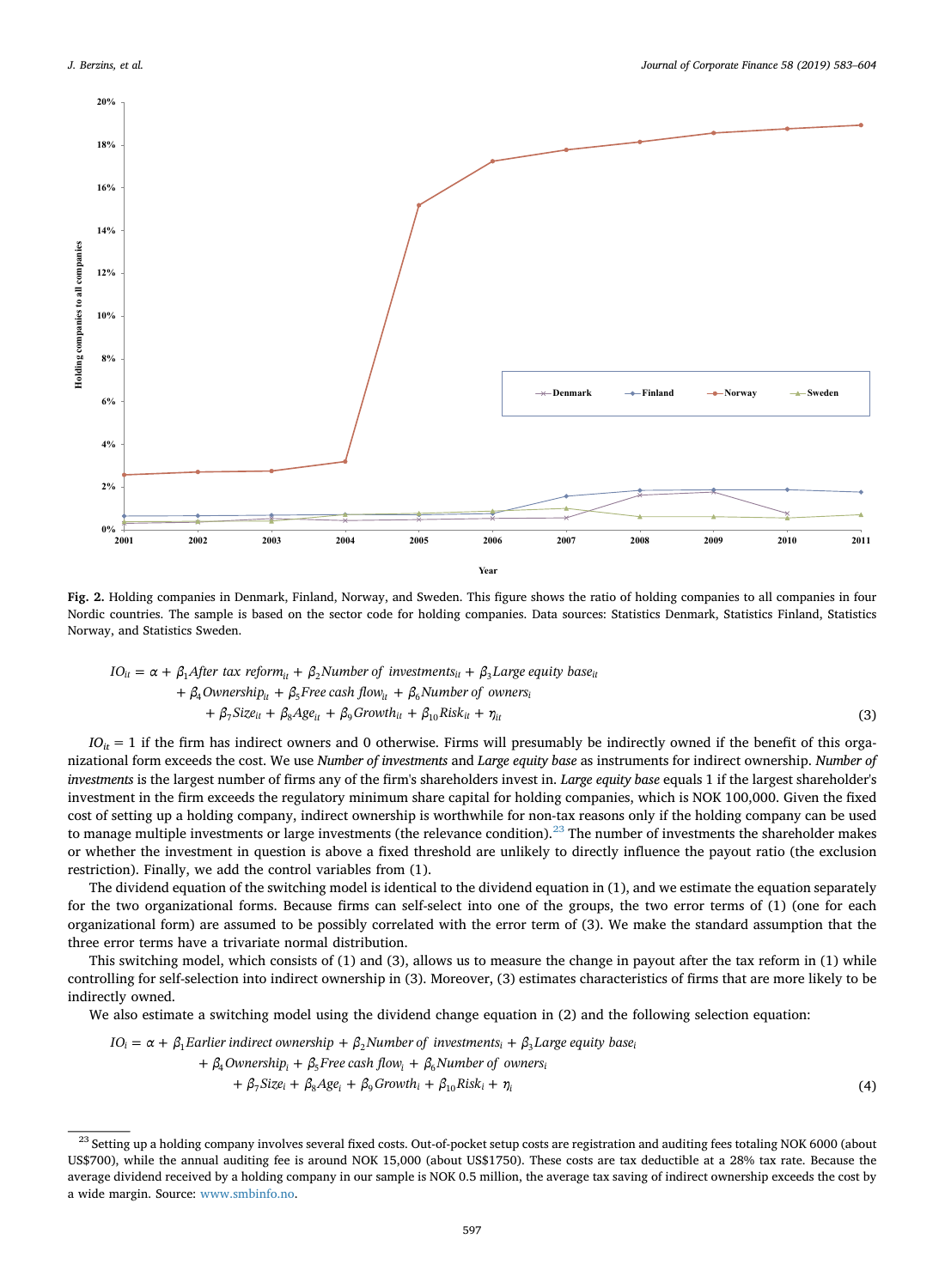## <span id="page-15-0"></span>**Table 4**

Indirect ownership in four Nordic countries.

This table compares the use of indirect ownership through holding companies in Denmark, Finland, Norway, and Sweden. Panel A shows the ratio of holding companies to all companies year by year in each country, while Panel B uses a difference-in-difference approach to compare the use of holding companies in Norway with their use in the other three countries one by one, and with their use in the other countries as a group. The reported coefficient in Panel B is the effect on the ratio of holding companies to all companies when the observation is from Norway rather than from the other countries and from after the Norwegian tax reform (2006–2010) rather than before (2001–2005). The sample is based on the sector code for holding companies. Data sources: Statistics Denmark, Statistics Finland, Statistics Norway, and Statistics Sweden.

| Panel A: The ratio of holding companies to all companies |         |         |        |         |
|----------------------------------------------------------|---------|---------|--------|---------|
| Year                                                     | Denmark | Finland | Norway | Sweden  |
| 2000                                                     |         |         | 1.1%   | 0.4%    |
| 2001                                                     | 0.3%    | 0.6%    | 1.3%   | $0.4\%$ |
| 2002                                                     | 0.4%    | 0.7%    | 2.6%   | $0.4\%$ |
| 2003                                                     | 0.5%    | 0.7%    | 2.0%   | 0.4%    |
| 2004                                                     | 0.4%    | 0.7%    | 2.0%   | 0.7%    |
| 2005                                                     | 0.5%    | 0.7%    | 2.3%   | 0.8%    |
| 2006                                                     | 0.5%    | $0.8\%$ | 11.4%  | $0.9\%$ |
| 2007                                                     | 0.6%    | 1.6%    | 11.9%  | 1.0%    |
| 2008                                                     | 0.5%    | 1.8%    | 12.6%  | $0.6\%$ |
| 2009                                                     | 1.8%    | 1.9%    | 13.0%  | $0.6\%$ |
| 2010                                                     | $0.8\%$ | 1.9%    | 13.5%  | $0.6\%$ |
| 2011                                                     |         | 1.8%    | 13.6%  | 0.7%    |
| Average                                                  | 0.6%    | 1.2%    | 7.3%   | 0.6%    |

Panel B: Difference-in-difference estimates

|                                         | Coefficient | $(p$ -value) |
|-----------------------------------------|-------------|--------------|
| Norway vs. Denmark                      | 10.175      | (0.000)      |
| Norway vs. Finland                      | 9.869       | (0.000)      |
| Norway vs. Sweden                       | 10.577      | (0.000)      |
| Norway vs. Denmark, Finland, and Sweden | 10.200      | (0.000)      |

*Earlier indirect ownership* is 1 if the firm had indirect ownership before the tax reform, which suggests the firm is more likely to also be indirectly owned after the reform. However, holding companies are unlikely to be set up in order to avoid dividend taxes before the reform.

We use (2) as our dividend equation, estimating it separately for the two organizational forms. We allow the two error terms in (2) to be possibly correlated with the error term of (4), and we assume the three error terms have a trivariate normal distribution.

The findings from the two switching models are reported in [Table 6.](#page-18-0) Panel A uses (1) as the dividend equation and (3) as the selection equation, while Panel B uses (2) as the dividend equation and (4) as the selection equation.

The estimated coefficients for the selection Eq. [\(3\)](#page-13-1) in Panel A show that majority-held firms are more often owned indirectly after the tax reform when their owners have several investments and when the firm has multiple owners, less concentrated ownership, a larger size, a lower age, and lower growth. Firms with higher potential agency problems are therefore more likely to be indirectly owned after the tax reform. The estimates of the dividend Eq. [\(1\)](#page-6-2) support the notion that multiple-owner firms decrease their payout less than single-owner firms do, and that multiple-owner firms with a low ownership concentration decrease dividends less than their high-concentration counterparts do. Finally, the results in Panel B based on dividend changes in Eqs. [\(2\) and \(4\)](#page-10-3) are in line with the results in Panel A, which are based on dividend levels.

The findings in [Table 6](#page-18-0) are consistent with H4 and support the findings in [Table 2:](#page-8-0) The self-selection into indirect ownership does not affect our main result on the tradeoff between tax effects and agency effects: Firms with higher potential agency problems do decrease their payout less even when we account for their self-selection into being indirectly owned.

These results also support the notion that the lack of an intercorporate dividend tax produces higher payout. The average firm with a controlling owner would have had a predicted payout decrease of 42% with direct ownership and of 37% with indirect ownership. In the subsample of firms with multiple owners, the numbers are 32% and 20%, respectively. These estimates suggest that a system of taxing intercorporate dividends, as used in the United States, has the disadvantage of increasing the cost of using dividends to take cash outside the reach of insiders.

Overall, in this section we have shown that indirect ownership is more common after the tax reform made dividend income taxable for individuals, but not for firms. The more important result from our tradeoff perspective on taxes and agency costs is that the tendency to own indirectly in order to protect dividends increases with the potential shareholder conflict. This evidence supports the idea that dividends are used to reduce shareholder conflicts, and that indirect ownership is a tool for ensuring that the beneficial dividends carry minimum tax costs.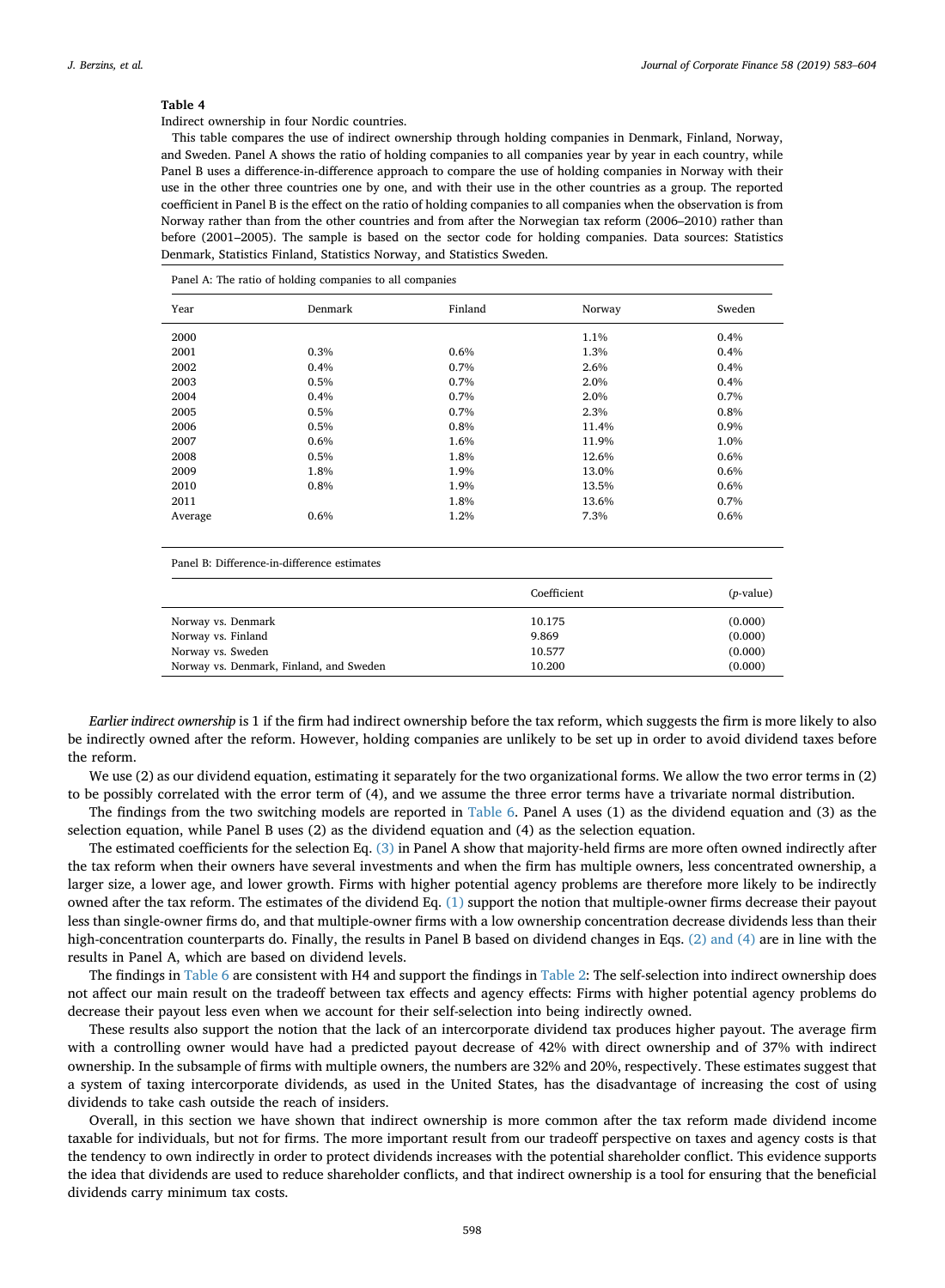| where the largest shareholder's stake is between 90% and 99%.<br>shareholder, while "Multiple-owner firms" have at least two. |                                    |                                                                |                                                           |                                     | "Low-concentration firms" are firms where the largest shareholder's stake is between 50% and 60%. "High-concentration firms" are firms |                                                           |
|-------------------------------------------------------------------------------------------------------------------------------|------------------------------------|----------------------------------------------------------------|-----------------------------------------------------------|-------------------------------------|----------------------------------------------------------------------------------------------------------------------------------------|-----------------------------------------------------------|
| Sample                                                                                                                        |                                    | Indirect ownership                                             |                                                           | Direct ownership                    |                                                                                                                                        |                                                           |
|                                                                                                                               | After tax<br>reform                | Before tax<br>reform                                           | Difference                                                | After tax<br>reform<br>$(p$ -value) | Before tax<br>reform                                                                                                                   | (p-value)<br>Difference                                   |
| All firms                                                                                                                     | 0.234                              | 0.511                                                          | (0.000)<br>$-0.277$                                       | 0.148                               | 0.441                                                                                                                                  | (0.000)<br>$-0.293$                                       |
| Firms with a controlling                                                                                                      | 0.242                              | 0.532                                                          | (0.000)<br>$-0.289$                                       | 0.147                               | 0.441                                                                                                                                  | (0.000)<br>$-0.294$                                       |
| owner                                                                                                                         |                                    |                                                                |                                                           |                                     |                                                                                                                                        |                                                           |
| Single-owner firms                                                                                                            | 0.225                              | 0.567                                                          | (0.000)<br>$-0.341$                                       | 0.144                               | 0.443                                                                                                                                  | (0.000)<br>$-0.299$                                       |
| Multiple-owner firms                                                                                                          | 0.264                              | 0.490                                                          | (0.000)<br>$-0.227$                                       | 0.155                               | 0.438                                                                                                                                  | (0.000)<br>$-0.283$                                       |
| High-concentration firms                                                                                                      | 0.235                              | 0.484                                                          | (0.000)<br>$-0.249$                                       | 0.147                               | 0.460                                                                                                                                  | (0.000)<br>$-0.313$                                       |
| Low-concentration firms                                                                                                       | 0.304                              | 0.461                                                          | (0.000)<br>$-0.157$                                       | 0.165                               | 0.357                                                                                                                                  | (0.000)<br>$-0.192$                                       |
|                                                                                                                               |                                    |                                                                |                                                           |                                     |                                                                                                                                        |                                                           |
| Panel B: The change in the payout ratio                                                                                       |                                    |                                                                |                                                           |                                     |                                                                                                                                        |                                                           |
|                                                                                                                               | All firms with a controlling owner |                                                                |                                                           |                                     | Multiple-owner firms with a controlling owner                                                                                          |                                                           |
| Independent\dependent<br>variable                                                                                             | Indirect ownership                 | payout ratio for firms<br>with indirect ownership<br>Change in | Change in payout ratio for firms<br>with direct ownership | Indirect ownership                  | Change in payout ratio for firms<br>with indirect ownership                                                                            | Change in payout ratio for firms<br>with direct ownership |
| Earlier indirect ownership<br>The selection equation                                                                          | (0.000)<br>2.035                   |                                                                |                                                           | (0.000)<br>1.975                    |                                                                                                                                        |                                                           |

<span id="page-16-0"></span>This table shows how the average payout ratio before and after the tax reform depends on whether the firm has potential agency problems and whether it has indirect ownership through holding Dividends, potential shareholder conflicts, and indirect ownership. Dividends, potential shareholder conflicts, and indirect ownership.

This table shows how the average payout ratio before and after the tax reform depends on whether the firm has potential agency problems and whether it has indirect ownership through holding companies. We measure the payout ratio as cash dividends to operating earnings. The *p*-values are reported in parentheses. "Indirect ownership" means that at least one owner is a holding company. "Direct ownership" is when no owner is a holding company ."Before tax reform" is 2000–2003, and "After tax reform" is 2006–2012. We measure potential agency problems by ownership concentration as reflected in the largest ultimate equity stake. "All firms" is the population of limited-liability Norwegian firms that are active, not among the 5% smallest firms, not a financial, not part of a business

"Direct ownership" is when no owner is a holding company . "Before tax reform" is 2000–2003, and "After tax reform" is 2006–2012. We measure potential agency problems by ownership concentration as reflected in the largest ultimate equity stake. "All firms" is the population of limited-liability Norwegian firms that are active, not among the 5% smallest firms, not a financial, not part of a business companies. We measure the payout ratio as cash dividends to operating earnings. The p-values are reported in parentheses. "Indirect ownership" means that at least one owner is a holding company.

(*continued on next page*)

(continued on next page)

Number of investments 0.059 (0.068) 0.059 (0.068) 0.000 0.000 0.000 0.000 0.059 (0.068) Large equity base  $0.433$  (0.000)  $(0.000)$  (0.000)  $(0.000)$ 

 $(0.000)$ <br> $(0.000)$ 

0.059<br>0.433

Number of investments Large equity base

 $(0.068)$ <br> $(0.000)$ 

0.028<br>0.440

**Table 5**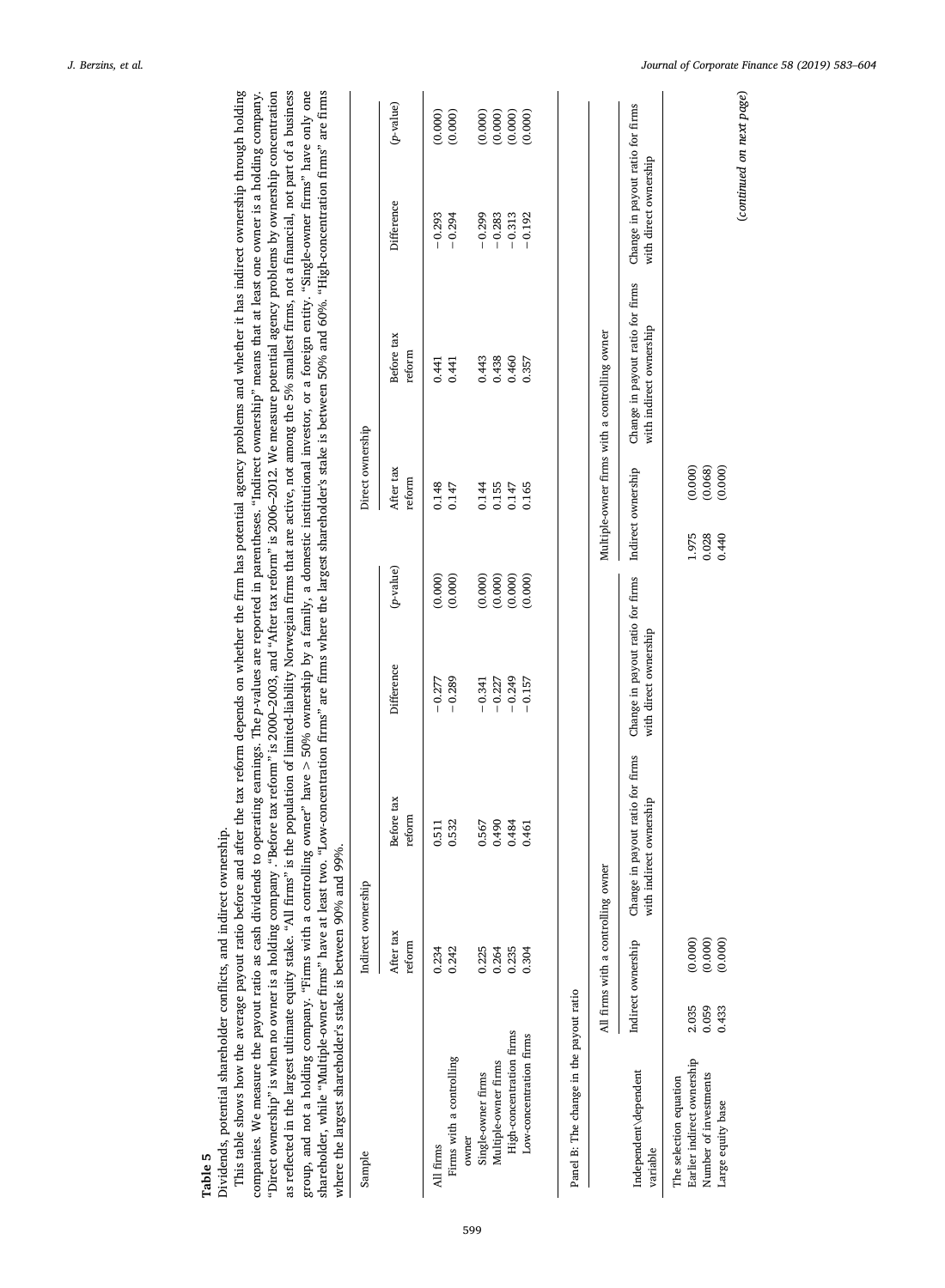| Panel B: The change in the payout ratio              |                    |                        |                                                             |                                     |                                                           |                                     |                    |                        |                                                             |         |                                                           |                                     |
|------------------------------------------------------|--------------------|------------------------|-------------------------------------------------------------|-------------------------------------|-----------------------------------------------------------|-------------------------------------|--------------------|------------------------|-------------------------------------------------------------|---------|-----------------------------------------------------------|-------------------------------------|
|                                                      |                    |                        | All firms with a controlling owner                          |                                     |                                                           |                                     |                    |                        | Multiple-owner firms with a controlling owner               |         |                                                           |                                     |
| Independent\dependent<br>variable                    | Indirect ownership |                        | Change in payout ratio for firms<br>with indirect ownership |                                     | Change in payout ratio for firms<br>with direct ownership |                                     | Indirect ownership |                        | Change in payout ratio for firms<br>with indirect ownership |         | Change in payout ratio for firms<br>with direct ownership |                                     |
| Single-owner firm                                    | $-0.200$           | (0.000)                |                                                             |                                     |                                                           |                                     |                    |                        |                                                             |         |                                                           |                                     |
| Free cash flow before tax<br>High-concentration firm | 0.146              | (0.011)                |                                                             |                                     |                                                           |                                     | $-0.164$<br>0.023  | (0.009)<br>(0.889)     |                                                             |         |                                                           |                                     |
| reform                                               |                    |                        |                                                             |                                     |                                                           |                                     |                    |                        |                                                             |         |                                                           |                                     |
| Number of owners before tax 0.018                    |                    | (0.034)                |                                                             |                                     |                                                           |                                     | 0.027              | (0.151)                |                                                             |         |                                                           |                                     |
| reform                                               |                    |                        |                                                             |                                     |                                                           |                                     |                    |                        |                                                             |         |                                                           |                                     |
| Size before tax reform                               | 0.104              | (0.000)                |                                                             |                                     |                                                           |                                     | 0.017              | (0.000)                |                                                             |         |                                                           |                                     |
| Age                                                  | $-0.016$           |                        |                                                             |                                     |                                                           |                                     | $-0.012$           | $(0.817)$<br>$(0.000)$ |                                                             |         |                                                           |                                     |
| Growth before tax reform                             | $-0.039$           | $(0.412)$<br>$(0.000)$ |                                                             |                                     |                                                           |                                     | $-0.073$           |                        |                                                             |         |                                                           |                                     |
| Risk before tax reform                               | $-0.100$           | (0.005)                |                                                             |                                     |                                                           |                                     | $-0.051$           | (0.609)                |                                                             |         |                                                           |                                     |
| The dividend equation                                |                    |                        |                                                             |                                     |                                                           |                                     |                    |                        |                                                             |         |                                                           |                                     |
| Single-owner firm                                    |                    |                        | $-0.044$                                                    | (0.004)                             | $-0.070$                                                  | (0.000)                             |                    |                        |                                                             |         |                                                           |                                     |
| High-concentration firm                              |                    |                        |                                                             |                                     |                                                           |                                     |                    |                        | $-0.050$                                                    | (0.003) | $-0.157$                                                  |                                     |
| Change in free cash flow                             |                    |                        | 0.179                                                       | (0.001)                             | 0.185                                                     |                                     |                    |                        | 0.230                                                       | (0.007) | 0.160                                                     |                                     |
| Number of owners before tax                          |                    |                        | 0.009                                                       | (0.138)                             | 0.005                                                     | $(0.000)$<br>$(0.126)$              |                    |                        | 0.009                                                       | (0.680) | 0.009                                                     | $(0.000)$<br>$(0.004)$<br>$(0.260)$ |
| reform                                               |                    |                        |                                                             |                                     |                                                           |                                     |                    |                        |                                                             |         |                                                           |                                     |
| Change in size                                       |                    |                        | 0.001                                                       |                                     | 0.005                                                     |                                     |                    |                        | 0.002                                                       | (0.074) | 0.005                                                     |                                     |
| Age                                                  |                    |                        | $-0.106$                                                    | $(0.000)$<br>$(0.000)$<br>$(0.024)$ | $-0.101$                                                  | $(0.000)$<br>$(0.000)$<br>$(0.839)$ |                    |                        | $-0.137$<br>$-0.014$<br>$-0.198$                            | (0.000) | $-0.114$                                                  | $(0.000)$<br>$(0.000)$<br>$(0.992)$ |
| Change in growth                                     |                    |                        | $-0.014$                                                    |                                     | $-0.001$                                                  |                                     |                    |                        |                                                             | (0.598) | $-0.001$                                                  |                                     |
| Change in risk                                       |                    |                        | $-0.200$                                                    | (0.000)                             | $-0.176$                                                  | (0.000)                             |                    |                        |                                                             | (0.039) | $-0.118$                                                  | (0.008)                             |
|                                                      | 33,493             |                        | 5,680                                                       |                                     | 27,453                                                    |                                     | 3803               |                        | 864                                                         |         | 2889                                                      |                                     |
|                                                      |                    |                        |                                                             |                                     |                                                           |                                     |                    |                        |                                                             |         |                                                           |                                     |

**Table 5** (*continued*)

 ${\bf Table~5}~(continued)$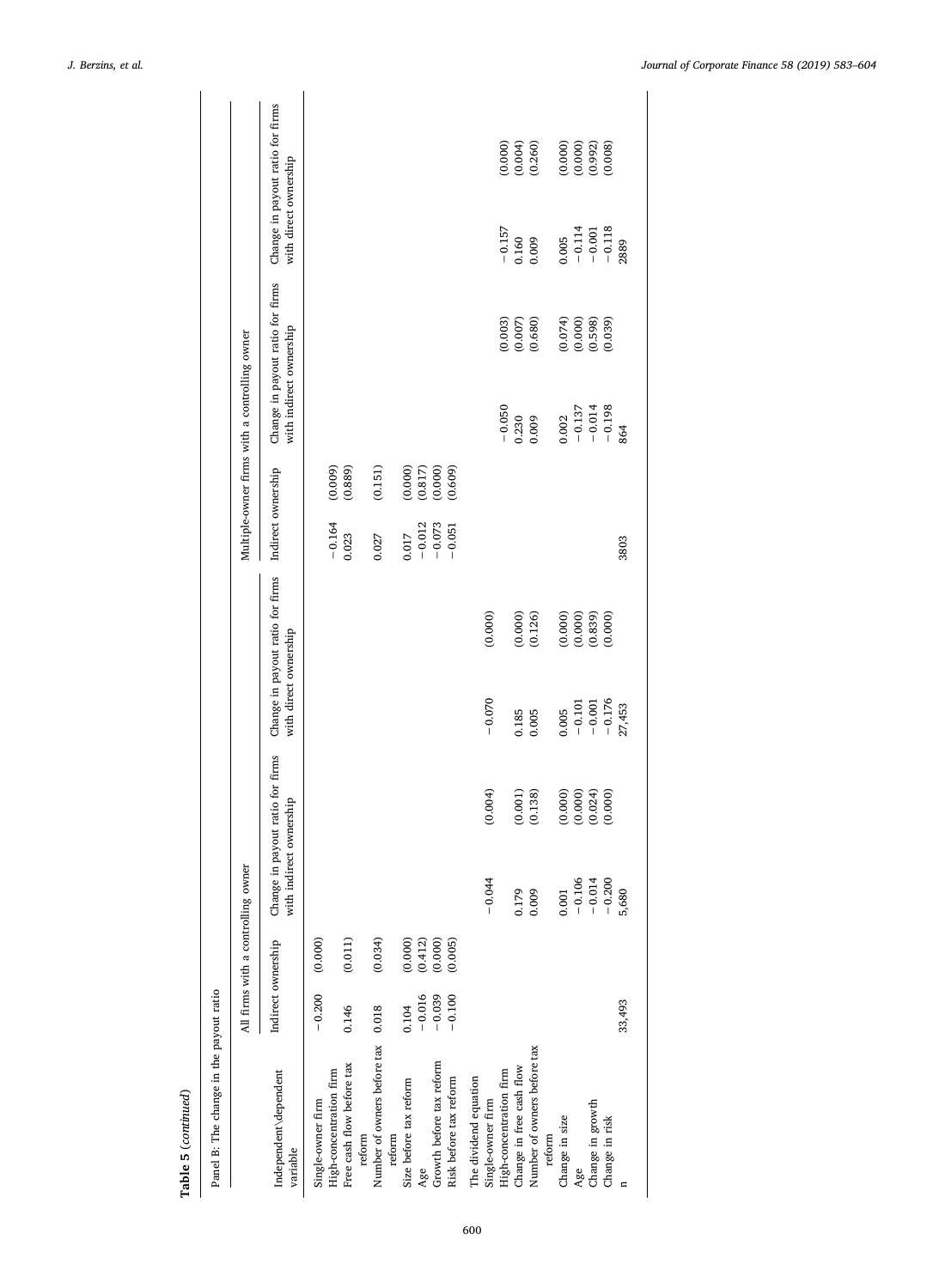The relationship between dividends, taxes, agency costs, and indirect ownership. The relationship between dividends, taxes, agency costs, and indirect ownership.

<span id="page-18-0"></span>average payout ratio before the tax reform in Panel B. "After tax reform" is 1 in 2006–2012 and 0 otherwise. "Number of investments" is the largest number of investments by any of the firm's shareholders of limited-liability Norwegian firms that are active, not among the 5% smallest firms, not financials, not part of a business group, not a holding company, and that have more than 50% ownership by a family, a domestic institutional investor, or a foreign entity. The dependent variable in the selection equation is the dummy variable "Indirect ownership", which is 1 if at least one owner is a holding company and 0 otherwise. The dependent variable in the dividend equation is the payout ratio (cash dividends to operating earnings) in Panel A and the average payout ratio after the tax reform less the in 2005. "Large equity base" equals 1 if the largest shareholder's investment in the firm exceeds the regulatory minimum share capital for holding companies and 0 otherwise. A "Single-owner firm" has only one shareholder, while a "Multiple-owner firm" has at least two. "High-concentration firm" is 1 if the largest ultimate equity stake is between 90% and 09% and 0 of it is between 50% and 60%. An owner is a family unit, a domestic institutional investor, or a foreign entity. "Free cash flow" is cash flow from operations divided by assets, "Number of owners" is the number of ultimate shareholders, "Size" is the log of sales in million 2005 NOK, "Age" is the log of the company's age in 2005, "Growth" is sales over assets, and "Risk" is the standard deviation of sales growth over the last three (minimum) to seven (maximum) years. "Holding company" has some ownership stake in an operating company and either has a sales-to-assets ratio under 5% or uses the Statistics Norway sector code for a holding company. In Panel B, variables denoted "before tax reform" are averages for 2000-2003, while variables denoted "change" are differences between averages for 2006-2012 and 2000-2003. "Earlier indirect ownership" is a dummy variable that is 1 if the operating company had a holding company among its owners before the tax reform and 0 otherwise. The payout ratio is winsorized at the 0% and This table shows the estimates of two switching models, where operating companies may self-select into being owned by holding companies. Panel A uses (1) of the main text as the dividend equation and (3) as the selection equation, while Panel B uses (2) as the dividend equation and (4) as the selection equation. Every variable relates to an operating company, which is sampled from the population of limited-liability Norwegian firms that are active, not among the 5% smallest firms, not financials, not part of a business group, not a holding company, and that have more than 50% ownership by a family, a domestic institutional investor, or a foreign entity. The dependent variable in the selection is the dummy variable "Indirect ownership", which is 1 if at least one owner is a holding only one shareholder, while a "Multiple-owner firm" has at least two. "High-concentration firm" is 1 if the largest ultimate equity stake is between 90% and 99% and 0 of it is between 50% and 60%. An to seven (maximum) years. "Holding company" has some ownership stake in an operating company and either has a sales-to-assets ratio under 5% or uses the Statistics Norway sector code for a holding company. In Panel B, variables denoted "before tax reform" are averages for 2000–2003, while variables denoted "change" are differences between averages for 2006–2012 and 2000–2003. "Earlier indirect ownership" is a dummy variable that is 1 if the operating company had a holding company among its owners before the tax reform and 0 otherwise. The payout ratio is winsorized at the 0% and This table shows the estimates of two switching models, where operating companies may self-select into being owned by holding companies. Panel A uses (1) of the main text as the dividend equation and (3) as the selection equation, while Panel B uses (2) as the dividend equation and (4) as the selection equation. Every variable relates to an operating company, which is sampled from the population company and 0 otherwise. The dependent variable in the dividend equation is the payout ratio (cash dividends to operating earnings) in Panel A and the average payout ratio after the tax reform less the average payout ratio before the tax reform in Panel B. "After tax reform" is 1 in 2006–2012 and 0 otherwise. "Number of investments" is the largest number of investments by any of the firm's shareholders in 2005. "Large equity base" equals 1 if the largest shareholder's investment in the firm exceeds the regulatory minimum share capital for holding companies and 0 otherwise. A "Single-owner firm" has owner is a family unit, a domestic institutional investor, or a foreign entity. "Free cash flow" is cash flow from operations divided by assets, "Number of owners" is the number of ultimate shareholders, "Size" is the log of sales in million 2005 NOK, "Age" is the log of the company's age in 2005, "Growth" is sales over assets, and "Risk" is the standard deviation of sales growth over the last three (minimum) 95% values, while "Free cash flow", "Risk", "Growth", and "Size" are winsorized at the 0.5% and 99.5% tails. All regressions include industry dummies. The p-values are in parentheses. 95% values, while "Free cash flow", "Risk", "Growth", and "Size" are winsorized at the 0.5% and 99.5% tails. All regressions include industry dummies. The *p-*values are in parentheses. Panel A: The payout ratio Panel A: The payout ratio

| Independent\dependent variable                                                                                                                                                                                  |                                                                                                  | All firms with a controlling owner                                                                                     |                                                   |                                              |                                                 |                                          |                                                                                                |                                                                                                            | Multiple-owner firms with a controlling owner     |                                          |                                        |                                                |
|-----------------------------------------------------------------------------------------------------------------------------------------------------------------------------------------------------------------|--------------------------------------------------------------------------------------------------|------------------------------------------------------------------------------------------------------------------------|---------------------------------------------------|----------------------------------------------|-------------------------------------------------|------------------------------------------|------------------------------------------------------------------------------------------------|------------------------------------------------------------------------------------------------------------|---------------------------------------------------|------------------------------------------|----------------------------------------|------------------------------------------------|
|                                                                                                                                                                                                                 |                                                                                                  | Indirect ownership                                                                                                     | Payout ratio for firms with<br>indirect ownership |                                              | Payout ratio for firms with<br>direct ownership |                                          | Indirect ownership                                                                             |                                                                                                            | Payout ratio for firms with<br>indirect ownership |                                          | ownership                              | Payout ratio for firms with direct             |
| High-concentration firm<br>Number of investments<br>The selection equation<br>Number of owners<br>Large equity base<br>Single-owner firm<br>After tax reform<br>Free cash flow<br>Growth<br>Age<br>Risk<br>Size | $-0.209$<br>$-0.146$<br>0.215<br>$0.010\,$<br>0.519<br>1.189<br>0.006<br>0.042<br>0.303<br>0.451 | $(0.600)$<br>$(0.000)$<br>$(0.000)$<br>$(0.000)$<br>$(0.000)$<br>$(0.000)$<br>(0.000)<br>(0.000)<br>(0.000)<br>(0.000) |                                                   |                                              |                                                 |                                          | $-0.102$<br>$-0.067$<br>$-0.160$<br>.088<br>0.305<br>0.022<br>0.467<br>0.058<br>0.266<br>0.141 | (0.000)<br>(0.000)<br>(0.393)<br>(0.038)<br>(0.000)<br>(0.031)<br>(0.004)<br>(0.000)<br>(0.067)<br>(0.001) |                                                   |                                          |                                        |                                                |
| Single-owner firm * After tax<br>The dividend equation<br>Single-owner firm<br>After tax reform                                                                                                                 |                                                                                                  |                                                                                                                        | $-0.030$<br>$-0.088$<br>$-0.047$                  | (0.000)<br>(0.000)<br>(0.003)                | $-0.308$<br>$-0.057$<br>0.047                   | (0.000)<br>(0.000)<br>(0.000)            |                                                                                                |                                                                                                            | $-0.041$                                          | (0.036)                                  | $-0.263$                               | (0.000)                                        |
| High-concentration firm * After<br>High-concentration firm<br>tax reform<br>reform                                                                                                                              |                                                                                                  |                                                                                                                        |                                                   |                                              |                                                 |                                          |                                                                                                |                                                                                                            | $-0.114$<br>$-0.018$                              | $(0.054)$<br>$(0.008)$                   | $-0.082$<br>0.051                      | $(0.004)$<br>$(0.000)$                         |
| Free cash flow * After tax reform<br>Number of owners * After tax<br>Number of owners<br>Free cash flow<br>reform                                                                                               |                                                                                                  |                                                                                                                        | 0.195<br>0.289<br>0.001<br>0.003                  | (0.000)<br>(0.000)<br>$(0.687)$<br>$(0.293)$ | $-0.096$<br>$-0.003$<br>0.503<br>0.006          | (0.000)<br>(0.000)<br>(0.000)<br>(0.105) |                                                                                                |                                                                                                            | $-0.002$<br>0.216<br>0.310<br>0.001               | (0.021)<br>(0.003)<br>(0.796)<br>(0.950) | $-0.144$<br>$-0.014$<br>0.015<br>0.561 | (0.000)<br>(0.301)<br>(0.003)<br>(0.003)       |
| Size<br>Age                                                                                                                                                                                                     |                                                                                                  |                                                                                                                        | 0.036<br>0.010                                    | (0.000)<br>(0.002)                           | 0.098<br>0.011                                  | (0.000)<br>(0.000)                       |                                                                                                |                                                                                                            | 0.029<br>0.017                                    | (0.000)<br>(0.265)                       | 0.014<br>0.091                         | (continued on next page)<br>(0.000)<br>(0.106) |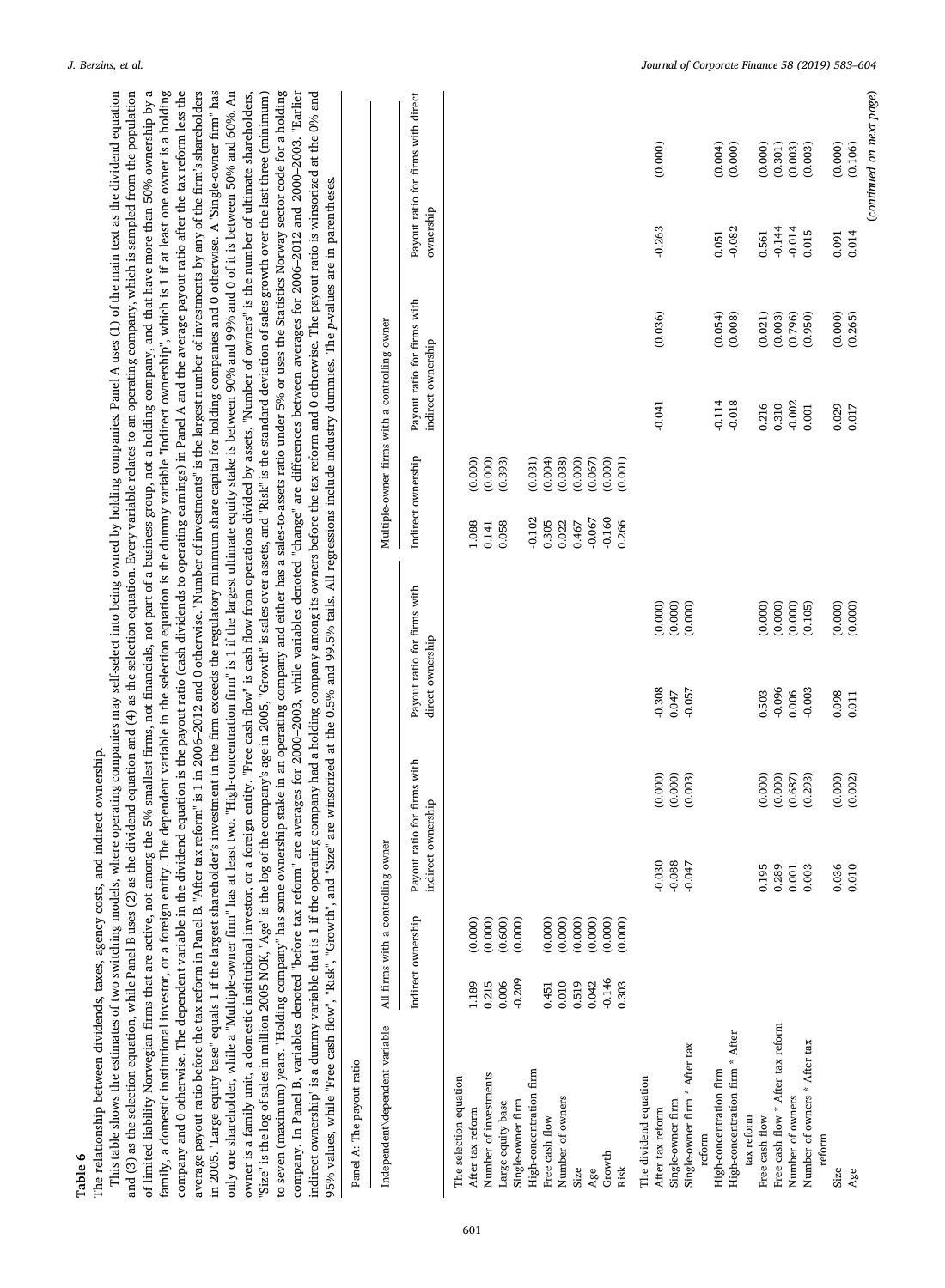| Panel A: The payout ratio                                 |                                  |                                                                                    |                                    |                                  |                                  |                                  |                                  |                               |                                               |                                     |                                |                                    |
|-----------------------------------------------------------|----------------------------------|------------------------------------------------------------------------------------|------------------------------------|----------------------------------|----------------------------------|----------------------------------|----------------------------------|-------------------------------|-----------------------------------------------|-------------------------------------|--------------------------------|------------------------------------|
| Independent\dependent variable                            |                                  |                                                                                    | All firms with a controlling owner |                                  |                                  |                                  |                                  |                               | Multiple-owner firms with a controlling owner |                                     |                                |                                    |
|                                                           |                                  | Indirect ownership                                                                 | indirect ownership                 | Payout ratio for firms with      | direct ownership                 | Payout ratio for firms with      |                                  | Indirect ownership            | indirect ownership                            | Payout ratio for firms with         | ownership                      | Payout ratio for firms with direct |
| Growth<br>Risk<br>$\mathbf{a}$                            | 3,32,931                         |                                                                                    | $-0.001$<br>$-0.098$<br>$+8,860$   | $(0.872)$<br>$(0.000)$           | 2,84,071<br>$-0.134$<br>$-0.031$ | (0.000)<br>(0.000)               | 34,541                           |                               | $-0.001$<br>6,774                             | $(0.875)$<br>$(0.008)$              | 28,677<br>$-0.153$<br>$-0.034$ | (0.000)<br>(0.000)                 |
| Panel B: The change in the payout ratio                   |                                  |                                                                                    |                                    |                                  |                                  |                                  |                                  |                               |                                               |                                     |                                |                                    |
| Independent\dependent<br>variable                         |                                  | All firms with a controlling owner                                                 |                                    |                                  |                                  |                                  |                                  |                               | Multiple-owner firms with a controlling owner |                                     |                                |                                    |
|                                                           |                                  | Indirect ownership                                                                 | with indirect ownership            | Change in payout ratio for firms | with direct ownership            | Change in payout ratio for firms | Indirect ownership               |                               | with indirect ownership                       | Change in payout ratio for firms    | with direct ownership          | Change in payout ratio for firms   |
| The selection equation                                    |                                  |                                                                                    |                                    |                                  |                                  |                                  |                                  |                               |                                               |                                     |                                |                                    |
| Earlier indirect ownership<br>Number of investments       | 2.035<br>0.059                   | $\begin{array}{l} (0.000) \\ (0.000) \\ (0.000) \\ (0.000) \\ (0.000) \end{array}$ |                                    |                                  |                                  |                                  | 1.975<br>0.028                   | (0.000)<br>(0.068)            |                                               |                                     |                                |                                    |
| Large equity base                                         | 0.433                            |                                                                                    |                                    |                                  |                                  |                                  | 0.440                            | (0.000)                       |                                               |                                     |                                |                                    |
| High-concentration firm<br>Single-owner firm              | $-0.200$                         |                                                                                    |                                    |                                  |                                  |                                  | $-0.164$                         | (0.009)                       |                                               |                                     |                                |                                    |
| Free cash flow before tax<br>reform                       | 0.146                            | (0.011)                                                                            |                                    |                                  |                                  |                                  | 0.023                            | (0.889)                       |                                               |                                     |                                |                                    |
| Number of owners before tax                               | 0.018                            | (0.034)                                                                            |                                    |                                  |                                  |                                  | 0.027                            | (0.151)                       |                                               |                                     |                                |                                    |
| Size before tax reform<br>reform                          | 0.104                            | (0.000)                                                                            |                                    |                                  |                                  |                                  | 0.017                            | (0.000)                       |                                               |                                     |                                |                                    |
| Growth before tax reform<br>Risk before tax reform<br>Age | $-0.016$<br>$-0.039$<br>$-0.100$ | $(0.412)$<br>$(0.000)$<br>$(0.005)$                                                |                                    |                                  |                                  |                                  | $-0.012$<br>$-0.073$<br>$-0.051$ | (0.000)<br>(0.817)<br>(0.609) |                                               |                                     |                                |                                    |
| The dividend equation                                     |                                  |                                                                                    |                                    |                                  |                                  |                                  |                                  |                               |                                               |                                     |                                |                                    |
| High-concentration firm<br>Single-owner firm              |                                  |                                                                                    | $-0.044$                           | (0.004)                          | $-0.070$                         | (0.000)                          |                                  |                               | $-0.050$                                      |                                     | $-0.157$                       | (0.000)                            |
| Change in free cash flow                                  |                                  |                                                                                    | 0.179                              | (0.001)                          | 0.185                            | (0.000)                          |                                  |                               | 0.230<br>0.009                                | $(0.003)$<br>$(0.007)$<br>$(0.680)$ | 0.160                          | (0.004)                            |
| Number of owners before tax<br>reform                     |                                  |                                                                                    | 0.009                              | (0.138)                          | 0.005                            | (0.126)                          |                                  |                               |                                               |                                     | 0.009                          | (0.260)                            |
| Change in size                                            |                                  |                                                                                    | 0.001                              | (0.000)                          | 0.005                            | (0.000)                          |                                  |                               | 0.002                                         | (0.074)                             | 0.005                          | (0.000)                            |
| Age                                                       |                                  |                                                                                    | $-0.106$                           | (0.000)                          | $-0.101$                         | (0.000)                          |                                  |                               | $-0.137$                                      | (0.000)                             | $-0.114$                       | (0.000)                            |
| Change in growth                                          |                                  |                                                                                    | $-0.014$                           | (0.024)                          | $-0.001$                         | (0.839)                          |                                  |                               | $-0.014$                                      | (0.598)                             | $-0.001$                       | (0.992)                            |
| Change in risk<br>$\Xi$                                   | 33,493                           |                                                                                    | $-0.200$<br>5680                   | (0.000)                          | 27,453<br>$-0.176$               | (0.000)                          | 3803                             |                               | $-0.198$<br>864                               | (0.039)                             | $-0.118$<br>2889               | (0.008)                            |
|                                                           |                                  |                                                                                    |                                    |                                  |                                  |                                  |                                  |                               |                                               |                                     |                                |                                    |

**Table 6** (*continued*)

 ${\bf Table} \ 6 \ (continued)$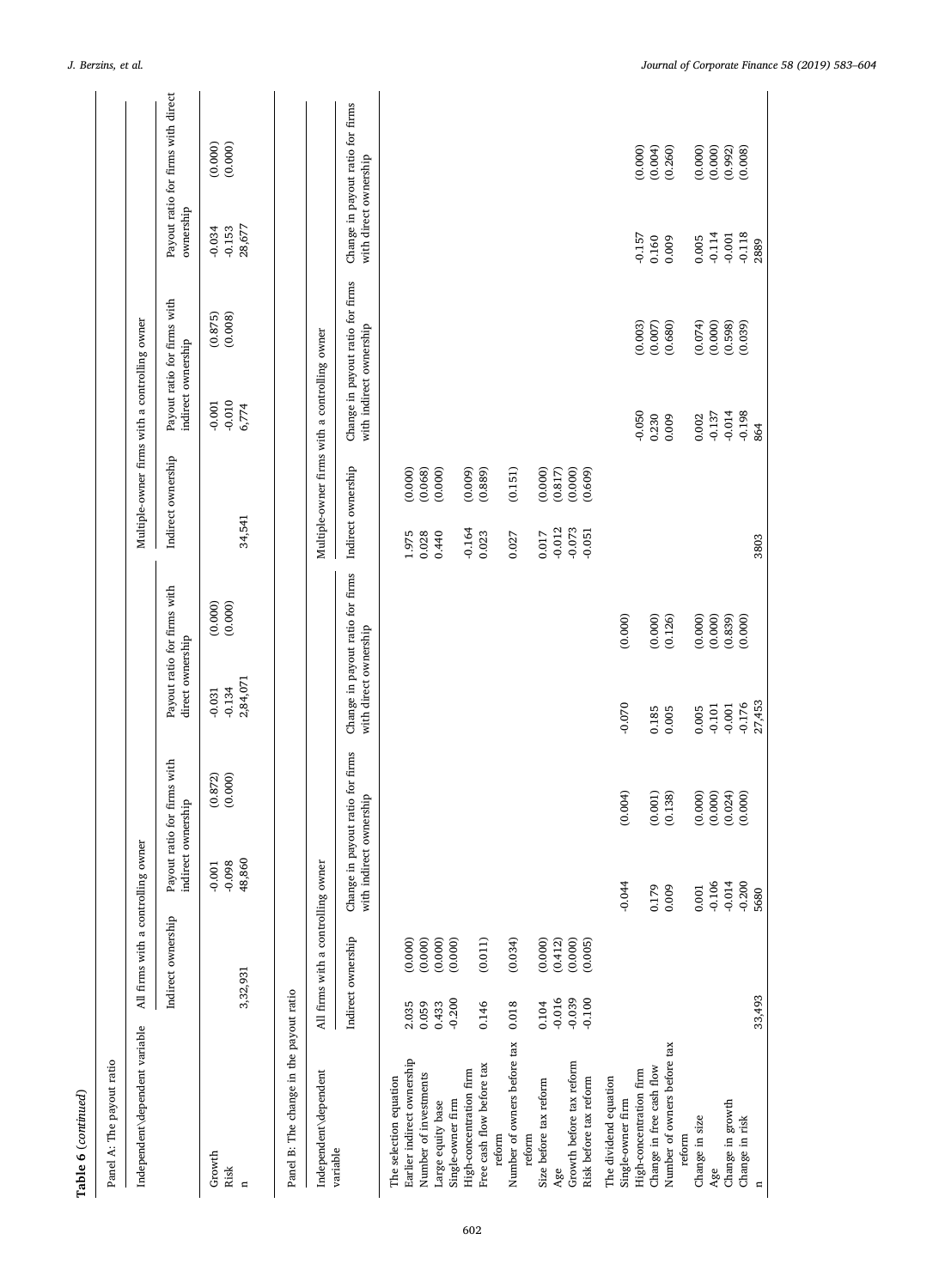## <span id="page-20-14"></span>**6. Summary and conclusion**

The existing literature reports both first-order effects and minor effects of taxes on dividends. Exploiting a large and clean regulatory shock to dividend taxation, we find that the tax effect is first-order. Our major result is that the causal effect of taxes on dividends is strongly moderated by the relationship between agency costs and dividends. In particular, we show that dividends depend on the tradeoff between an important cost of dividend payments (higher taxes, which depend on whether ownership is direct or indirect) and an important benefit (lower shareholder conflicts, which depend on the controlling shareholder's equity stake). For instance, the average dividend drop is largest, at 31 percentage points, when the tax cost of dividends is high (direct ownership) and the agency benefit is low (high controlling stake). The dividend drop is smallest, at 16 percentage points, when the tax cost is low (indirect ownership) and the agency benefit is high (low controlling stake). These results cannot be explained by tax-motivated switching between labor income and dividends, by coordination between shareholders' liquidity preferences, by shareholder wealth or the minority shareholder structure, or by the relationship between the firm's managers and shareholders.

This evidence suggests that both tax concerns and agency concerns are important determinants of dividend policy, that the costly effect of dividends on taxes is actively traded off against the beneficial effect of dividends on agency conflicts, and that investors organize their ownership in ways that allow them to capture the beneficial effect of dividends on agency conflicts at the lowest possible tax cost.

These results shed new light on how the effect of taxes on dividends interacts with the main agency problem for most firms in any economy, which is the conflict of interest between majority and minority shareholders. Our evidence also suggests that indirect ownership might have more positive effects than what the literature has claimed. While a system of taxing intercorporate dividends makes it costlier to reduce agency costs by paying out free cash flow, the system of tax-free intercorporate dividends we analyze avoids this problem.

We conclude that to understand the role of taxes in dividend policy one must understand how shareholders trade off costly tax effects against beneficial agency effects, and how shareholders choose organizational form to alleviate this tradeoff.

### **Acknowledgements**

We are grateful for detailed feedback from the referees, the editor (Bart Lambrecht), Alex Edmans, Miguel Garcia-Cestona, Judit Montoriol-Garriga, Danielle Zhang, and seminar participants at the Baltic Economic Association, BI Norwegian Business School, European Economic Association, Financial Management Association, French Finance Association, Gothenburg University, ISM Vilnius, NTU Singapore, Stockholm School of Economics Riga, Universitat Autonoma de Barcelona, and University of Leipzig. Financial support from the Centre for Corporate Governance Research (CCGR) is gratefully acknowledged.

### **Appendix A. Supplementary data**

Supplementary data to this article can be found online at <https://doi.org/10.1016/j.jcorpfin.2019.07.003>.

#### **References**

<span id="page-20-25"></span>[Anderson, Ronald C., Reeb, David M., 2003. Founding-family ownership and firm performance: evidence from the S&P 500. J. Financ. 58, 1301–1328.](http://refhub.elsevier.com/S0929-1199(18)30026-9/rf0005)

<span id="page-20-6"></span>[Bernheim, B. Douglas, 1991. Tax policy and the dividend puzzle. RAND J. Econ. 22, 455–476.](http://refhub.elsevier.com/S0929-1199(18)30026-9/rf0010)

<span id="page-20-7"></span>[Bernheim, B. Douglas, Wantz, Adam, 1995. A tax-based test of the dividend signaling hypothesis. Am. Econ. Rev. 85, 532–551](http://refhub.elsevier.com/S0929-1199(18)30026-9/rf0015).

<span id="page-20-9"></span>[Bertrand, Marianne, Mehta, Paras, Mullainathan, Sendhil, 2002. Ferreting out tunneling: an application to Indian business groups. Q. J. Econ. 117, 121–148](http://refhub.elsevier.com/S0929-1199(18)30026-9/rf0020).

<span id="page-20-24"></span>[Bertrand, Marianne, Duflo, Esther, Mullainathan, Sendhil, 2004. How much should we trust differences-in-differences estimators? Q. J. Econ. 119, 249–275.](http://refhub.elsevier.com/S0929-1199(18)30026-9/rf0025)

<span id="page-20-13"></span>[Berzins, Janis, Bøhren, Øyvind, Stacescu, Bogdan, 2018. Shareholder conflicts and dividends. Rev. Finance 22, 1807–1840.](http://refhub.elsevier.com/S0929-1199(18)30026-9/rf0030)

- <span id="page-20-11"></span><span id="page-20-2"></span>[Brav, Alon, Graham, John R., Harvey, Campbell R., Michaely, Roni, 2008. Managerial response to the May 2003 dividend tax cut. Financ. Manag. 37, 611–624](http://refhub.elsevier.com/S0929-1199(18)30026-9/rf0035). [Che, Limei, Langli, John C., 2015. Governance structure and firm performance in private family firms. J. Bus. Financ. Acc. 42, 1216–1250.](http://refhub.elsevier.com/S0929-1199(18)30026-9/rf0040)
- <span id="page-20-18"></span>[Cheffins, Brian R., 2006. Dividends as a substitute for corporate law: the separation of ownership and control in the United Kingdom. Wash. Lee Law Rev. 63,](http://refhub.elsevier.com/S0929-1199(18)30026-9/rf0045) [1273–1338.](http://refhub.elsevier.com/S0929-1199(18)30026-9/rf0045)
- <span id="page-20-0"></span>[Chetty, Raj, Saez, Emmanuel, 2005. Dividend taxes and corporate behavior: evidence from the 2003 tax cut. Q. J. Econ. 70, 791–833.](http://refhub.elsevier.com/S0929-1199(18)30026-9/rf0050)
- [Chetty, Raj, Saez, Emmanuel, 2006. The effects of the 2003 tax cut on corporate behavior: interpreting the evidence. Am. Econ. Rev. 96, 124–129](http://refhub.elsevier.com/S0929-1199(18)30026-9/rf0055).
- [Chetty, Raj, Saez, Emmanuel, 2010. Dividend and corporate taxation in an agency model of the firm. Am. Econ. J. Econ. Pol. 1–31.](http://refhub.elsevier.com/S0929-1199(18)30026-9/rf0060)
- <span id="page-20-19"></span>[DeAngelo, Harry, DeAngelo, Linda, Skinner, Douglas J., 2009. Corporate payout policy. In: Foundations and Trends in Finance. vol. 3 Now Publishers.](http://refhub.elsevier.com/S0929-1199(18)30026-9/rf0065)

<span id="page-20-16"></span>[Demsetz, Harold, Lehn, Kenneth, 1985. The structure of corporate ownership – causes and consequences. J. Polit. Econ. 93, 1155–1177.](http://refhub.elsevier.com/S0929-1199(18)30026-9/rf0070)

- <span id="page-20-20"></span><span id="page-20-5"></span>[Denis, David J., Osobov, Igor, 2008. Why do firms pay dividends? International evidence on the determinants of dividend policy. J. Financ. Econ. 89, 62–82](http://refhub.elsevier.com/S0929-1199(18)30026-9/rf0075). [Desai, Mihir A., Jin, Li, 2011. Institutional tax clienteles and payout policy. J. Financ. Econ. 100, 68–84.](http://refhub.elsevier.com/S0929-1199(18)30026-9/rf0080)
- <span id="page-20-17"></span>[Eckbo, Espen, Verma, Savita, 1994. Managerial share ownership, voting power, and cash dividend policy. J. Corp. Finan. 1, 33–62.](http://refhub.elsevier.com/S0929-1199(18)30026-9/rf0085)
- <span id="page-20-4"></span>[Elton, Edwin J., Gruber, Martin J., 1970. Marginal stockholder tax rates and the clientele effect. Rev. Econ. Stat. 52, 68–74.](http://refhub.elsevier.com/S0929-1199(18)30026-9/rf0090)

<span id="page-20-10"></span>[Faccio, Mara, Lang, Larry H.P., Young, Leslie, 2001. Dividends and expropriation. Am. Econ. Rev. 91, 54–78.](http://refhub.elsevier.com/S0929-1199(18)30026-9/rf0095)

- <span id="page-20-22"></span>[Fama, Eugene F., French, Kenneth R., 2001. Disappearing dividends: changing firm characteristics or lower propensity to pay? J. Financ. Econ. 60, 3–43.](http://refhub.elsevier.com/S0929-1199(18)30026-9/rf0100)
- <span id="page-20-3"></span>[Gomes, Armando, 2000. Going public without governance: managerial reputation effects. J. Financ. 55, 615–646.](http://refhub.elsevier.com/S0929-1199(18)30026-9/rf0105)
- <span id="page-20-15"></span>[Grinstein, Yaniv, Michaely, Roni, 2005. Institutional holdings and payout policy. J. Financ. 60, 1389–1426.](http://refhub.elsevier.com/S0929-1199(18)30026-9/rf0110)
- <span id="page-20-23"></span>[Grullon, Gustavo, Michaely, Roni, Swaminathan, Bhaskaran, 2002. Are dividend changes a sign of firm maturity? J. Bus. 75, 387–424](http://refhub.elsevier.com/S0929-1199(18)30026-9/rf0115).

<span id="page-20-21"></span><span id="page-20-12"></span>[Hadlock, Charles J., Pierce, Joshua R., 2010. New evidence on measuring financial constraints: moving beyond the KZ index. Rev. Financ. Stud. 23, 1909–1940](http://refhub.elsevier.com/S0929-1199(18)30026-9/rf0120). [Hanlon, Michelle, Hoopes, Jeffrey L., 2014. What do firms do when dividend tax rates change? An examination of alternative payout responses. J. Financ. Econ. 114,](http://refhub.elsevier.com/S0929-1199(18)30026-9/rf0125) [105–124.](http://refhub.elsevier.com/S0929-1199(18)30026-9/rf0125)

<span id="page-20-8"></span><span id="page-20-1"></span>[Hubbard, Jeff, Michaely, Roni, 1997. Do investors ignore dividend taxes? A reexamination of the citizens utilities case. J. Financ. Quant. Anal. 32, 117–135](http://refhub.elsevier.com/S0929-1199(18)30026-9/rf0130). [Jacob, Martin, Michaely, Roni, 2017. Taxation and dividend policy: the muting effect of agency issues and shareholder conflicts. Rev. Financ. Stud. 30, 3176–3222](http://refhub.elsevier.com/S0929-1199(18)30026-9/rf0135).